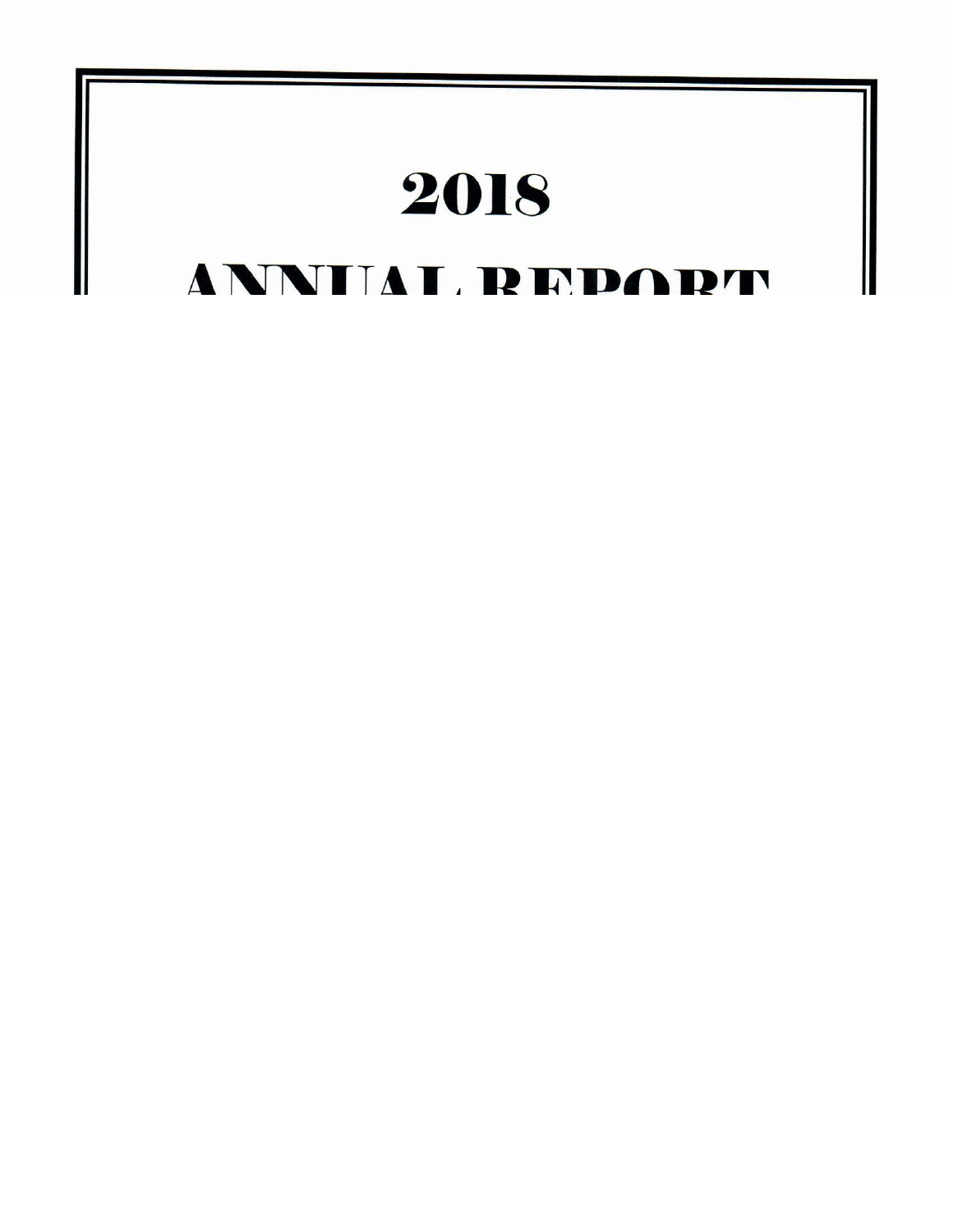# **TABLE OF CONTENTS**

| Management's Discussion and Analysis of Financial Condition |
|-------------------------------------------------------------|
|                                                             |
|                                                             |
|                                                             |
|                                                             |
|                                                             |
| <b>Statements of Income and Comprehensive Income</b>        |
| <b>Statements of Changes in Stockholders' Equity</b>        |
| <b>Statements of Cash Flows</b>                             |
| <b>Notes to Financial Statements</b>                        |
|                                                             |
| <b>Statements of Income (Unaudited)</b>                     |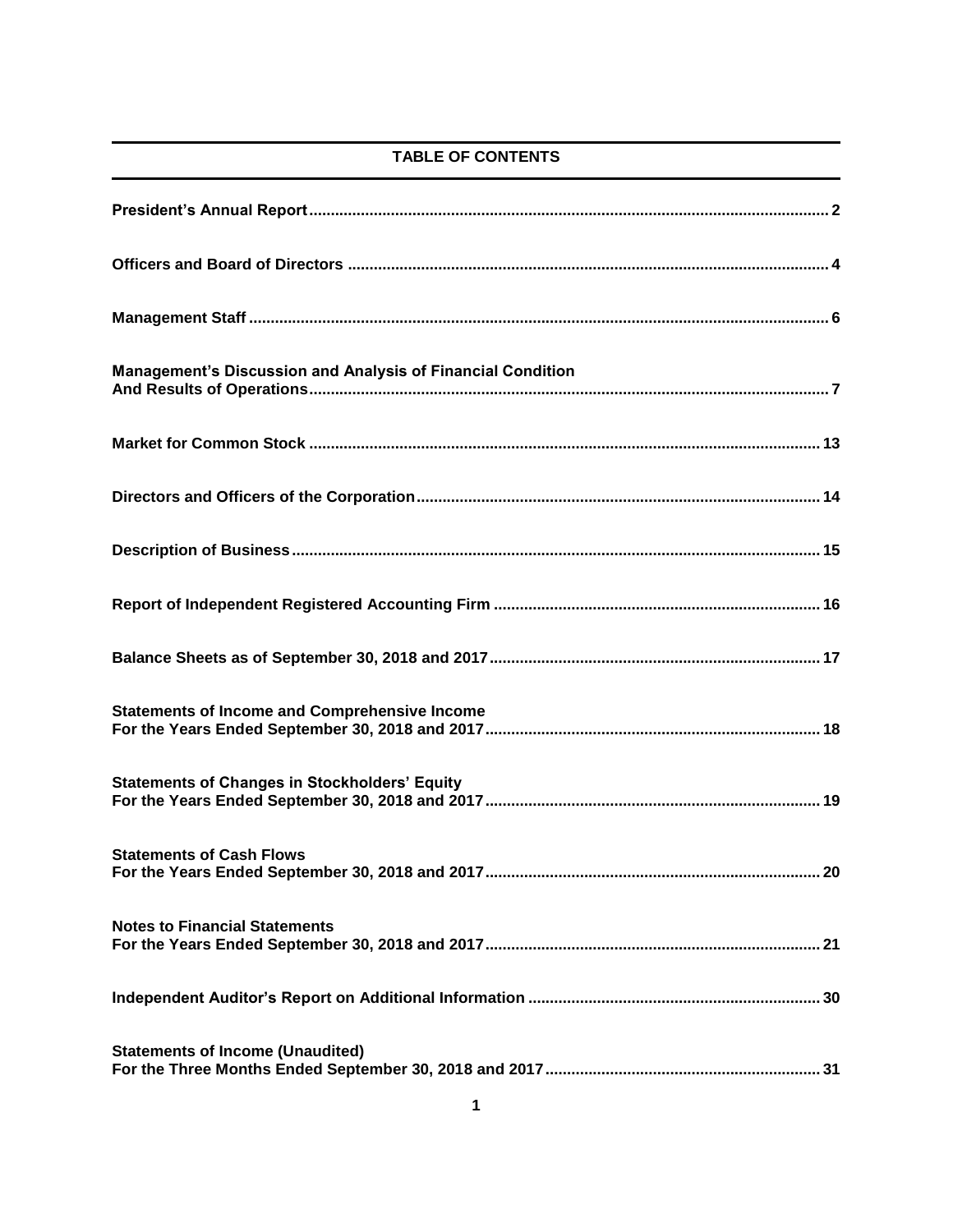# **PRESIDENT'S ANNUAL REPORT**

### By Terry Hughes

I would like to express my gratitude for the opportunity to serve the shareholders for another year. Our outstanding RV Resort is made possible through the service and dedication of Board Members, PCV Leadership and our employees. The theme of all our efforts is to sustain Pismo Coast Village RV Resort as the premiere RV destination on the central coast.

It is also my pleasure to inform you that Pismo Coast Village, Inc.'s financial status continues to remain on solid ground. It is only made possible by committed leadership, staff and board members, and we devote much time and energy to achieving this goal.

Occupancy in 2018 continued to trend in an upward direction. Even though the increase was small, we did set another record-breaking year. Shareholder site nights saw a 0.2 % increase, while general public site nights recorded a 3.0% increase. People continue to enjoy the RV experience, and we are fortunate to have our unique beach-front location here on the coast.

Our trailer storage program continues to be a good source of revenue, and we have about 2,200 units in our existing lots. We strive to increase our footprint in this area by looking for useable property so that we can accommodate additional trailers.

Our 2018 fiscal year showed that we devoted \$231,279 toward Resort enhancements, which included a HVAC system in the General Store, a new trailer tow truck, a housekeeping golf cart, and engineering and permits for the new RV service facility.

The progress on our new RV Service Facility has been disappointing. Our leadership and staff have maintained a diligent effort to get us to a groundbreaking ceremony. Unfortunately, the permitting process and proposed changes take time to accomplish. We hope that we will see some actual construction begin by December 2018.

Expenditures for capital projects are estimated to be approximately \$815,000 in fiscal year 2019. Projects will include replacing aged equipment, increase of surveillance equipment and construction of the new RV Service facility. These projects will improve our Resort and maintain our service proficiency.

I would like to recognize our CEO/General Manager, Leadership Team and staff for their dedicated performance in 2018. They are all on the front line every day with our shareholders and guests. We are fortunate to have a workforce that reflects a positive image in their interactions with our guests. It is their involvement that contributes to the overall success of our corporation.

My appreciation goes out to all the Board Members who contribute to the success of our Company. Their combined efforts are a huge commitment to keeping our Resort a top RV destination on the central coast. Their willingness to give of themselves is a characteristic that will ensure the continued success of Pismo Coast Village.

I also want to say "thank you" to all the past board members. We encounter resignations from time to time, new people come in, and business continues. Sometimes we forget about the contribution's others have made to our corporation. The recent passing of Jerry Pettibone causes us to reflect on those who have made huge contributions. He served on the Board for over 25 years, with dedication, loyalty and commitment, setting an example for all of us to follow. I want to express my sincere appreciation to all past board members and spouses for their service. I encourage shareholders to give of themselves and inquire about becoming a potential board member.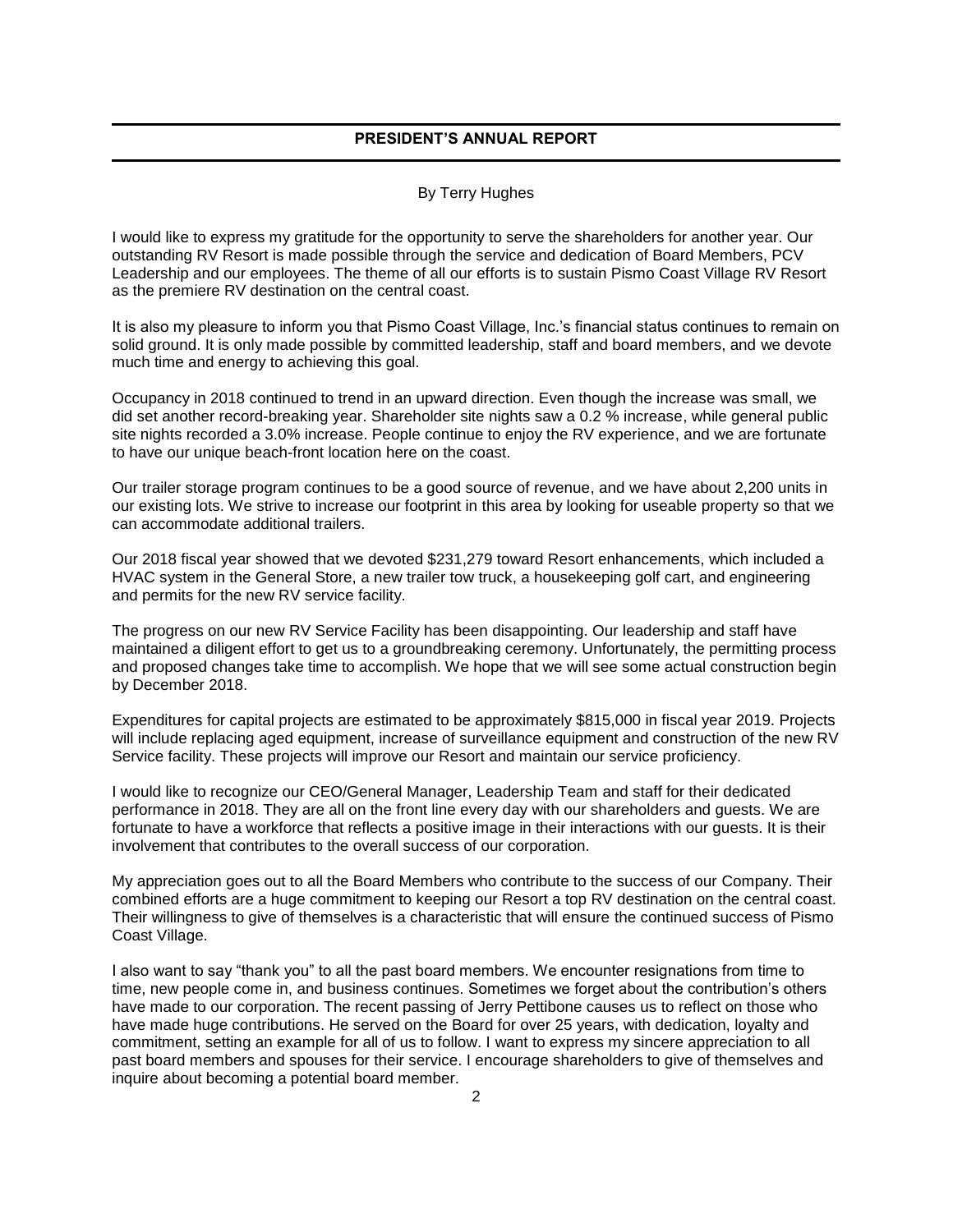Looking forward into 2019, we hope to see final construction of our RV Service Facility and have this addition to Pismo Coast Village. Also, we constantly strive to improve the beach access from our Resort for our shareholders and guests. The Board will also be looking at our policies, rules and regulations. One policy to be reviewed is the three-share policy. The intent of this policy was to ensure shareholders do not acquire large blocks of shares and thereby reduce the space availability for other shareholders. It is unfortunate that some shareholders are circumventing the intent of this policy, and we will have to review methods to close these loopholes.

It has been a privilege to serve another term as your President of the Board of Directors for Pismo Coast Village, Inc.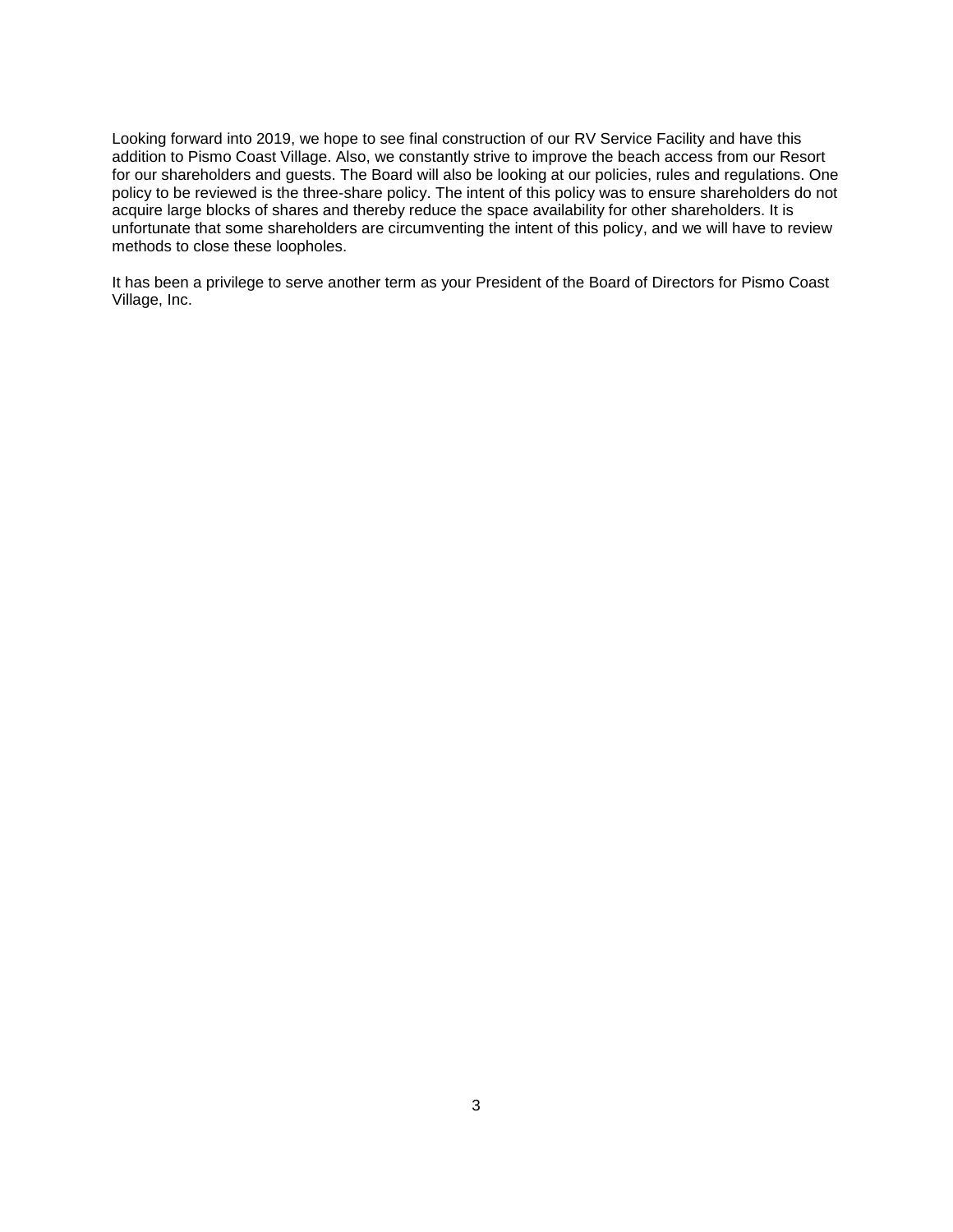# **OFFICERS BOARD OF DIRECTORS**

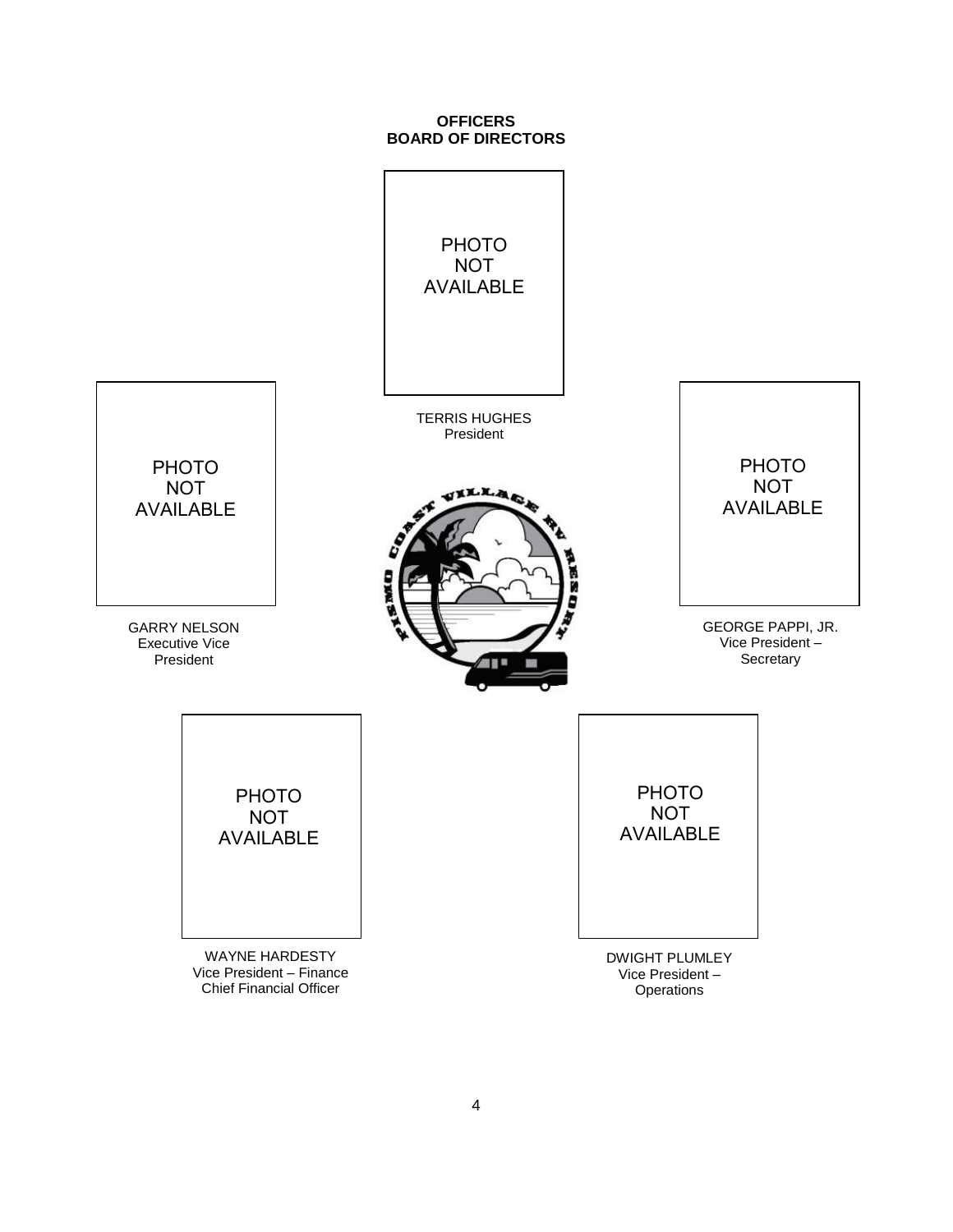# **DIRECTORS BOARD OF DIRECTORS**

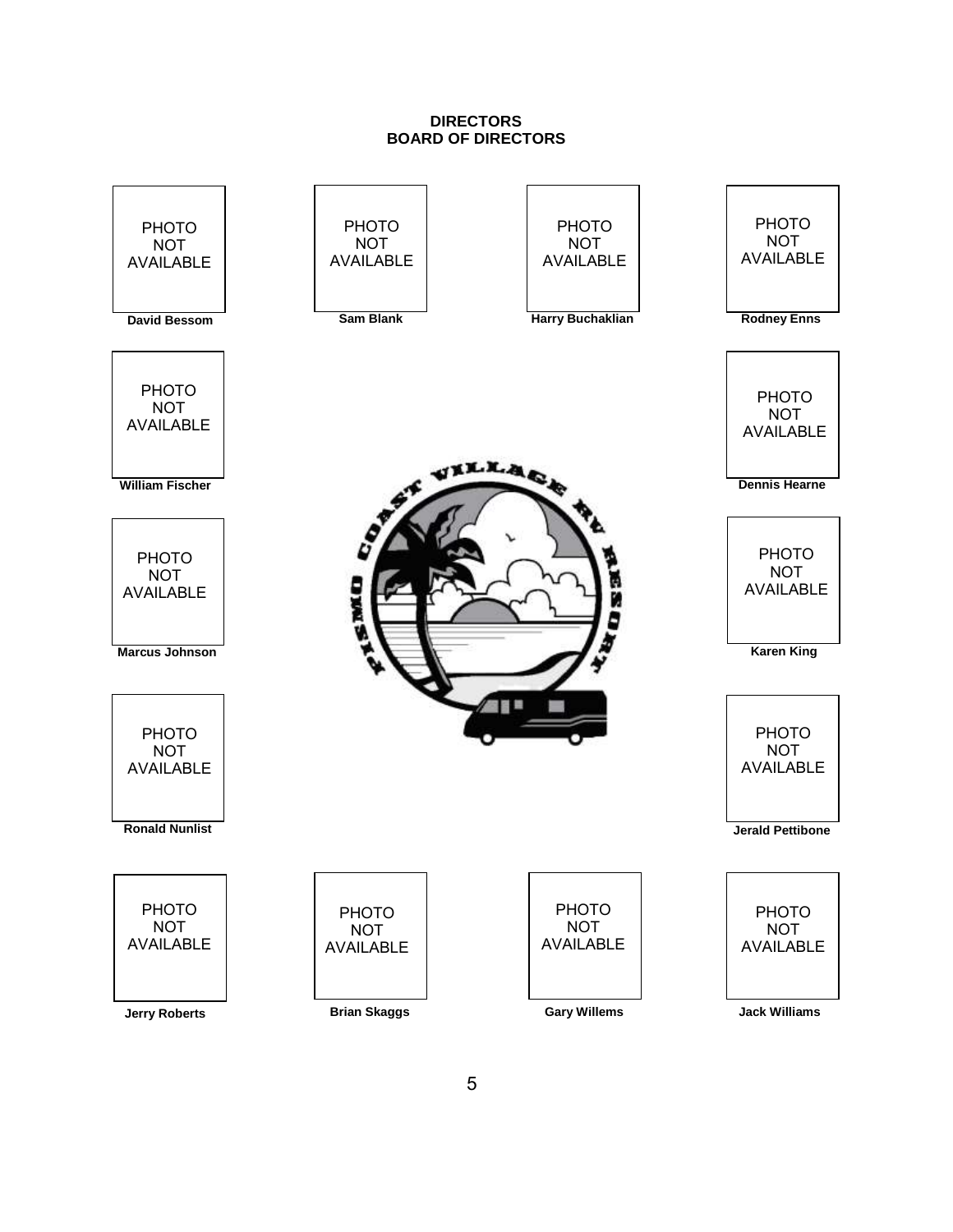# **MANAGEMENT STAFF**



**JAY JAMISON** Chief Executive Officer/ General Manager/ Asst. Corp. Secretary

JAY JAMISON has been employed by the Company since June 1997 as General Manager and serves as Assistant Corporate Secretary. In March 2007, the Board changed his title to Chief Executive Officer/General Manager. He has a B.S. degree in Agricultural Management from Cal Poly San Luis Obispo, graduating in 1976. Mr. Jamison was raised on his family's guest ranch, Rancho Oso, in Santa Barbara County, which included a recreational vehicle park, resident summer camp, equestrian facilities and numerous resort amenities. He worked on the ranch throughout his childhood and after college. The family business was sold in 1983, at which time Mr. Jamison was hired by Thousand Trails, Inc., a private membership resort, as a Resort Operations Manager. His last ten years at Thousand Trails were spent managing a 200-acre, 518-site, fullservice resort near Hollister, California. He also managed Thousand Trails resorts in Acton and Idyllwild in Southern California. Prior to his employment with the Company, Mr. Jamison was a General Manager with Skycrest Enterprises in Redding and managed Sugarloaf Marina and Resort on Lake Shasta in Northern California between January 1995 and June 1997. Mr. Jamison was appointed to and served as a commissioner

on the Pismo Beach Conference and Visitors Bureau from February 1998 to January 2010, serving as<br>On the Pismo Beach Conference and Visitors Bureau from February 1998 to January 2010, serving as Chair from August 1999 until February 2009. At the 1999 National Association of RV Parks and Campgrounds Annual Convention, he was elected to serve on the Board of Directors representing the ten western states. During his two three-year terms on the Board, he served four years as Treasurer of the National Association, a position he held until he termed out December 2005. In June of 2002, Mr. Jamison was installed as a Director on the Board for the San Luis Obispo County Chapter of the American Red Cross, and served until June 2011, including from June 2006 until July 2008 as Board Chairman. In February 2006, Mr. Jamison was elected to serve as a commissioner on the California Travel and Tourism Commission, which markets California to potential domestic and international visitors. During his two four-year terms, he served on the Audit Committee, two years as committee Chairman, and one year on the Executive Committee. He termed out as a commissioner in June 2014; however, he still remains a member of the Audit Committee. Mr. Jamison was installed as a member of the Board of Directors for the San Luis Obispo County Conference and Visitors Bureau (Visit San Luis Obispo County) in 2012, and currently serves on the Executive Committee following two years as Board Chair. Since 2014 Mr. Jamison has served as a member of the Advisory Council for the Recreation, Parks, and Tourism Administration (RPTA) Department at Cal Poly San Luis Obispo.

CHARLES AMIAN has held the position of Operations Manager since June 1995. He began his career with PCV in June 1984 in the Maintenance Department, and has held various positions within the Company, including Reservations Supervisor and Store Supervisor. At the California Association of RV Parks and Campgrounds Annual Convention in March 2001, he was elected Board President and served two successful terms. At the 2002 National Association of RV Parks and Campground's Annual Convention, he was appointed to chair the State President's meeting. He served ten years on the CalARVC Board of Directors. Mr. Amian served four years on the Camp-California Marketing Board of Directors. He served fifteen years on the Board of Trustees of REC PAC (a California Recreation Political Action Committee formed to help protect, preserve and further recreational interests in California), and served two terms as Chair. Mr. Amian is a lifetime-designated Certified Park Operator. In November of 2016, Mr. Amian was appointed to serve as a member of the Board of Directors of the National Association of RV Parks and Campgrounds.



**CHARLES AMIAN** Operations Manager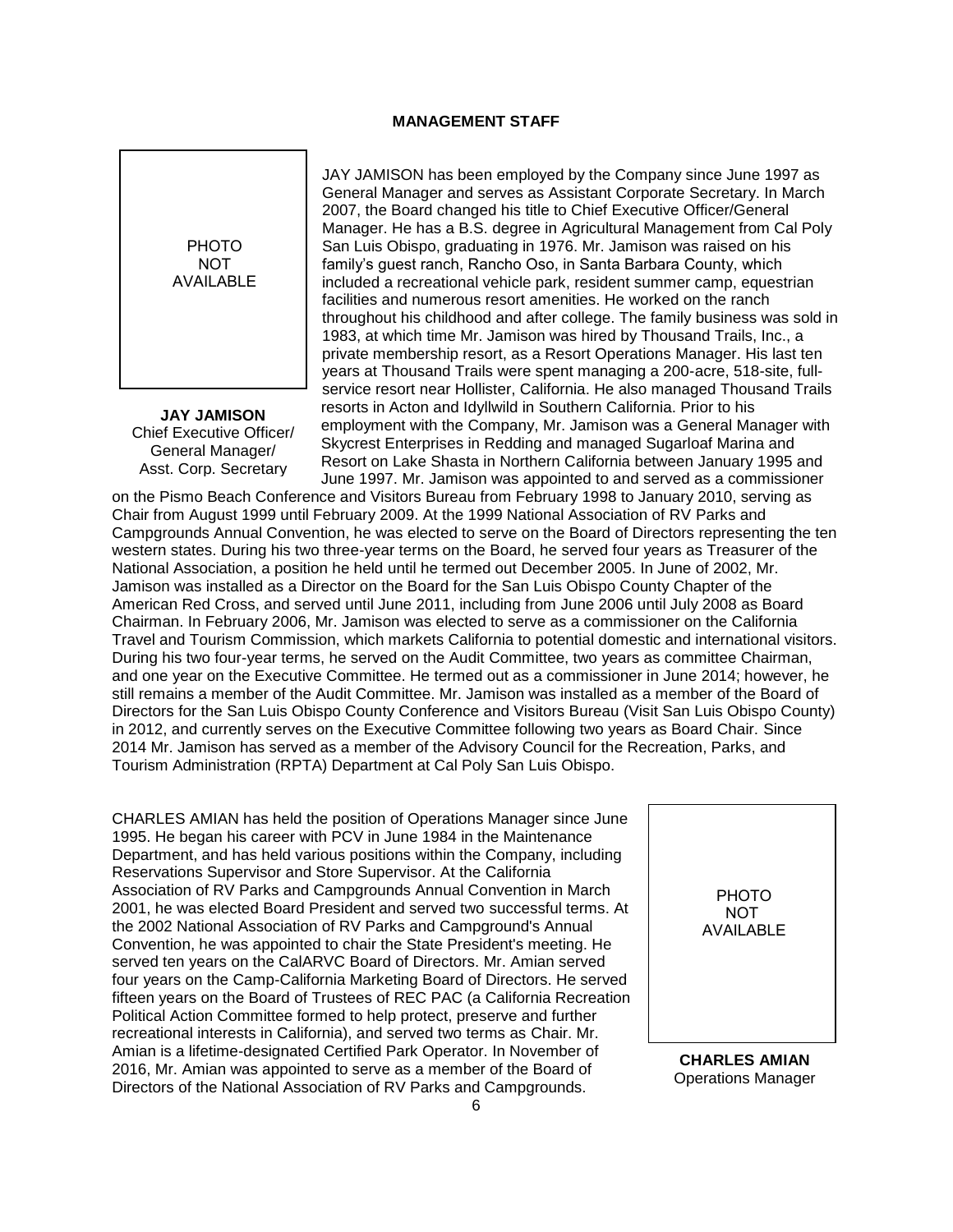# **MANAGEMENT'S DISCUSSION AND ANALYSIS OF FINANCIAL CONDITION AND RESULTS OF OPERATIONS**

The following analysis discusses the Company's financial condition as of September 30, 2018, compared with September 30, 2017. The discussion should be read in conjunction with the audited financial statement and the related notes to the financial statement and the other financial information included elsewhere in this Annual Report.

Certain information included herein contains statements that may be considered forward-looking statements, such as statements relating to anticipated expenses, capital spending and financing sources. Such forward-looking information involves important risks and uncertainties that could significantly affect anticipated results in the future and, accordingly, such results may differ from those expressed in any forward-looking statements made herein. These risks and uncertainties include, but are not limited to, those relating to competitive industry conditions, California tourism and weather conditions, dependence on existing management, leverage and debt service, the regulation of the recreational vehicle industry, domestic or global economic conditions, and changes in federal or state tax laws or the administration of such laws.

# **OVERVIEW**

Pismo Coast Village, Inc. operates as a 400-space recreational vehicle resort. The Company includes additional business operations to provide its users with a full range of services expected of a recreational resort. These services include a store, video arcade, laundromat, recreational vehicle repair, RV parts shop and an RV storage operation.

The Company is authorized to issue 1,800 shares, of one class, all with equal voting rights and all being without par value. Transfers of shares are restricted by Company bylaws. One such restriction is that transferees must acquire shares with intent to hold the same for the purpose of enjoying camping rights and other benefits to which a shareholder is entitled. Each share of stock is intended to provide the shareholder with the opportunity for 45 nights of free site use per year. However, if the Company is unable to generate sufficient funds from the public, the Company may be required to charge shareholders for services.

Management is charged with the task of developing sufficient funds to operate the Resort through site sales to general public guests by allocating a minimum of 175 sites to general public use and allocating a maximum of 225 sites for shareholder free use. The other service centers are expected to generate sufficient revenue to support themselves and/or produce a profit.

The Company continues to promote and depend upon recreational vehicle camping as the primary source of revenue. The rental of campsites to the general public provides income to cover expenses, complete capital improvements, and allow shareholders up to 45 free nights camping annually. Additional revenues come from RV storage and spotting, RV service and repair, on-site convenience store, and other ancillary activities such as laundromat, arcade, and bike rental.

The RVing public actively seeks accommodations on the Central Coast despite volatile fuel prices and personal financial uncertainties. RVing offers an affordable outdoor recreational experience, and the Company provides quality facilities and services in a highly popular location. Site occupancy for fiscal year 2018 was up 2.2%, following last year's record occupancy, due to good weather, the improving economy, and a nationwide increased demand for outdoor recreation and camping. Revenues from ancillary operations, such as the General Store, RV service, laundromat, arcade, and bike rental, all contribute to the profitability of the Company.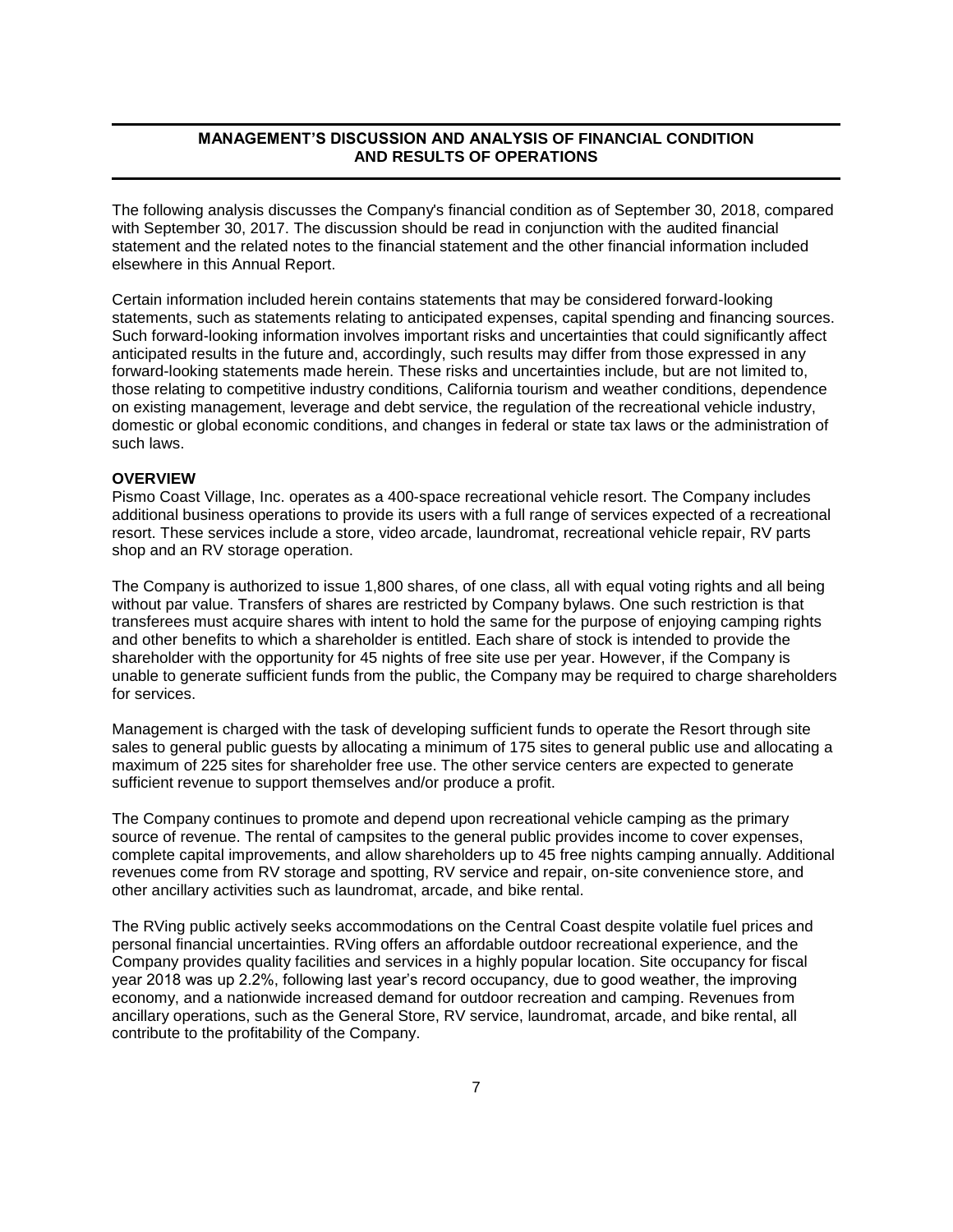RV storage continues to provide a significant portion of the Company's revenue. RV storage provides numerous benefits to the customer including: no stress of towing, no need to own a tow vehicle, use of RV by multiple family members, and convenience.

After years with no debt, the Board of Directors approved expansion of the RV storage program and understood this investment would require substantial financing. Management has made it a high priority to affect timely construction and successful marketing in order to maximize return on this investment.

Ongoing investment in Resort improvements has assured Resort guests and shareholders a top quality, up-to-date facility. This quality and pride of ownership was evident when the National Association of RV Parks and Campgrounds Park of the Year was awarded to the Resort for 2007 - 2008. In addition, in 2008 the Resort was the only industry rated "A" park in California for customer satisfaction based on internet visitor surveys collected nationally by Guest Reviews. The Resort also received the Guest Reviews "A" rated park recognition for the years 2011, 2012, 2013, 2014, 2015, 2016 and one of 30 parks nationally in 2017.

The Company's commitment to quality, value, and enjoyment is underscored by the business' success due to word of mouth and referrals from guests. In addition, investment for online marketing, ads in the leading national directories, and trade magazine advertising formulates most of the business-marketing plan.

# CURRENT OPERATING PLANS

The Board of Directors continues its previously established policy by adopting a stringent conservative budget for fiscal year 2019, which projects a positive cash flow of approximately \$2,201,210 from operations. This projection is based on paid site occupancy reflecting similar occupancy as experienced in fiscal year 2018. The 2019 budget plan includes a \$2 per night increase for all site rentals effective October 1, 2018. Additionally, all RV towing fees will increase by \$5 effective January 1, 2019. While the Company projects a positive cash flow, this cannot be assured for fiscal year 2019.

#### FINANCIAL CONDITION

The business of the Company is seasonal and is concentrated on prime days of the year which are defined as follows: President's Day weekend, Easter week, Memorial Day weekend, summer vacation months, Labor Day weekend, Thanksgiving week, and Christmas/New Year's week. There are no known trends that affect business or affect revenue.

The Company develops its income from two sources: (a) Resort Operations, consisting of revenues generated from RV site rentals, from RV storage space operations, and lease revenues from the laundromat, arcade, restaurant operations and property leases for cell tower communications facilities by third party lessees; and (b) Retail Operations, consisting of revenues from general store operations and from RV parts and service operations.

The Company has arranged a \$500,000 line of credit that is currently not drawn on. The financing resulting from the purchase of RV storage property was paid off through accelerated payments and eliminated in September 2017. The Company has no other liabilities to creditors other than current accounts payable arising from its normal day-to-day operations and advance Resort rental reservation deposits, none of which are in arrears.

#### LIQUIDITY

The Company's policy is to use its ability to generate operating cash flow to meet its expected future needs for internal growth. The Company has continued to maintain sufficient cash so as to not require the use of a short-term line of credit during the off-season period, and the Company expects to be able to do so (although no assurance of continued cash flow can be given).

Net cash provided by operating activities totaled \$1,671,755 in 2018, compared to \$1,903,655 for the 2017 fiscal year.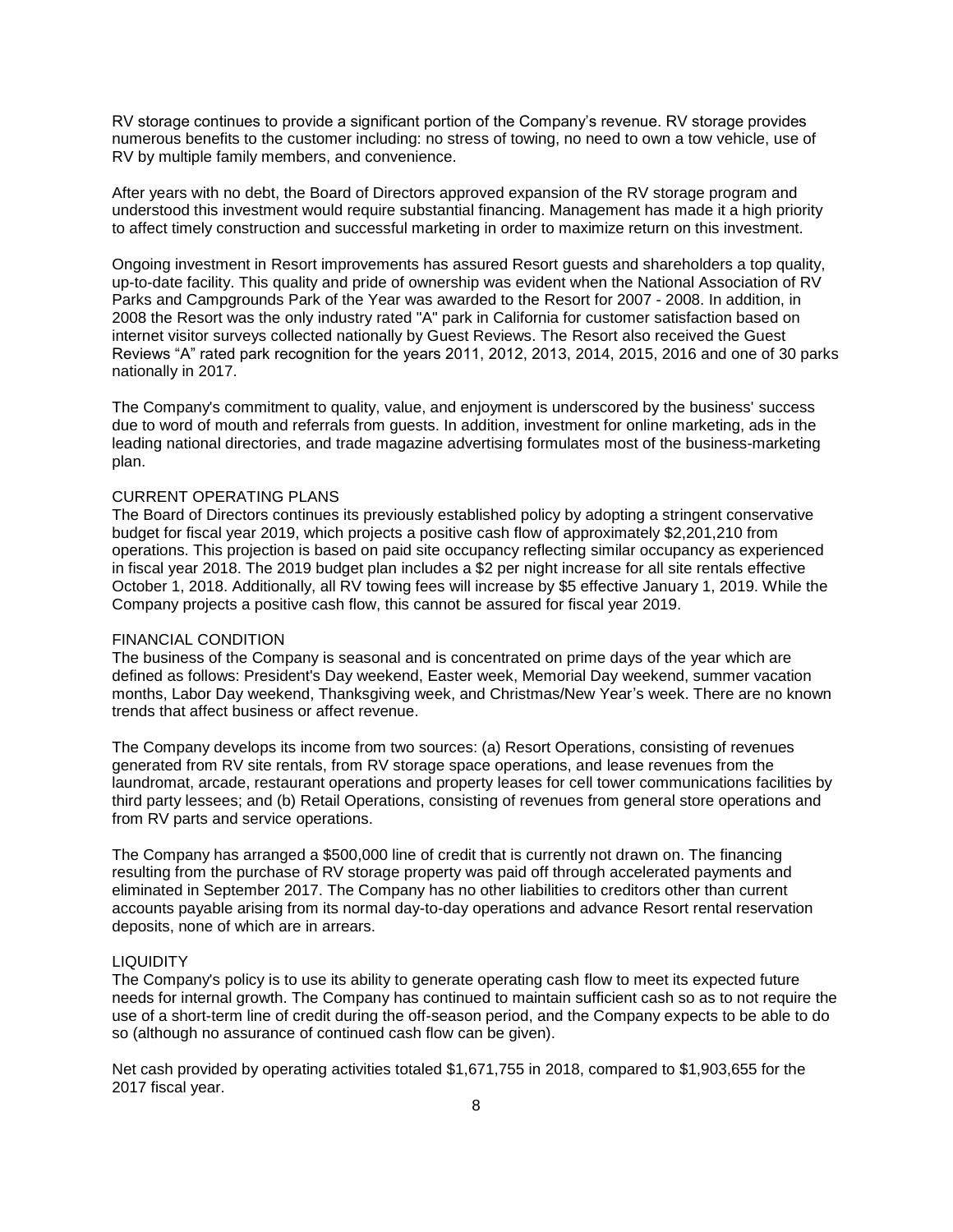During fiscal year 2018, capital investment of \$231,279 was made that included a new trailer tow truck, installation of HVAC in the General Store, a golf cart, and engineering and permits for the new RV service facility. During fiscal year 2017, capital investment of \$258,623 was made that included three utility pickups, refiberglass the swimming pool, upgrade parking lot and sport court, upgrade TV system, a new trailer tow truck, and engineering and permits for the new RV service facility. These projects were completed on time and within budget. As of September 30, 2017, the Company eliminated all debt as a result of acquiring the three RV storage properties.

With the possibility of requiring additional funds for planned capital improvements and the winter season, the Company maintains a \$500,000 Line of Credit to ensure funds will be available if required. In anticipation of future large projects, the Board of Directors has instructed management to build operational cash balances.

Fiscal year 2018's current ratio (current assets to current liabilities) of 2.08 increased from fiscal year 2017's current ratio of 1.39. The increase in current ratio is the result of increased cash and cash equivalents, increased accounts receivable, and decreased accounts payable and accrued liabilities.

Working Capital increased to \$2,282,628 at the end of fiscal year 2018, compared to \$861,070 at the end of fiscal year 2017. This increase is primarily a result of increased cash and cash equivalents as a result of increased income from Resort operations and postponement of some capital projects. It should be noted the Company paid off all remaining balance of the note payable of \$1,431,890 during fiscal year 2017.

# CAPITAL RESOURCES AND PLANNED EXPENDITURES

The Company plans capital expenditures up to \$950,000 in fiscal year 2019 to further enhance the Resort facilities and services. This would include construction of a new RV service and repair facility, a new trailer tow truck, resort surveillance upgrade, and a hydraulic RV lift for the RV Service facility. Funding for these projects is expected to come from normal operating cash flows and, if necessary, supplemented with outside financing. These capital expenditures are expected to increase the Resort's value to its shareholders and the general public.

# RESULTS OF OPERATIONS

#### YEAR-TO-YEAR COMPARISON

Revenue: Operating revenue, interest and other income increased above the prior fiscal year ended September 30, 2017, by \$264,885, or 3.2%.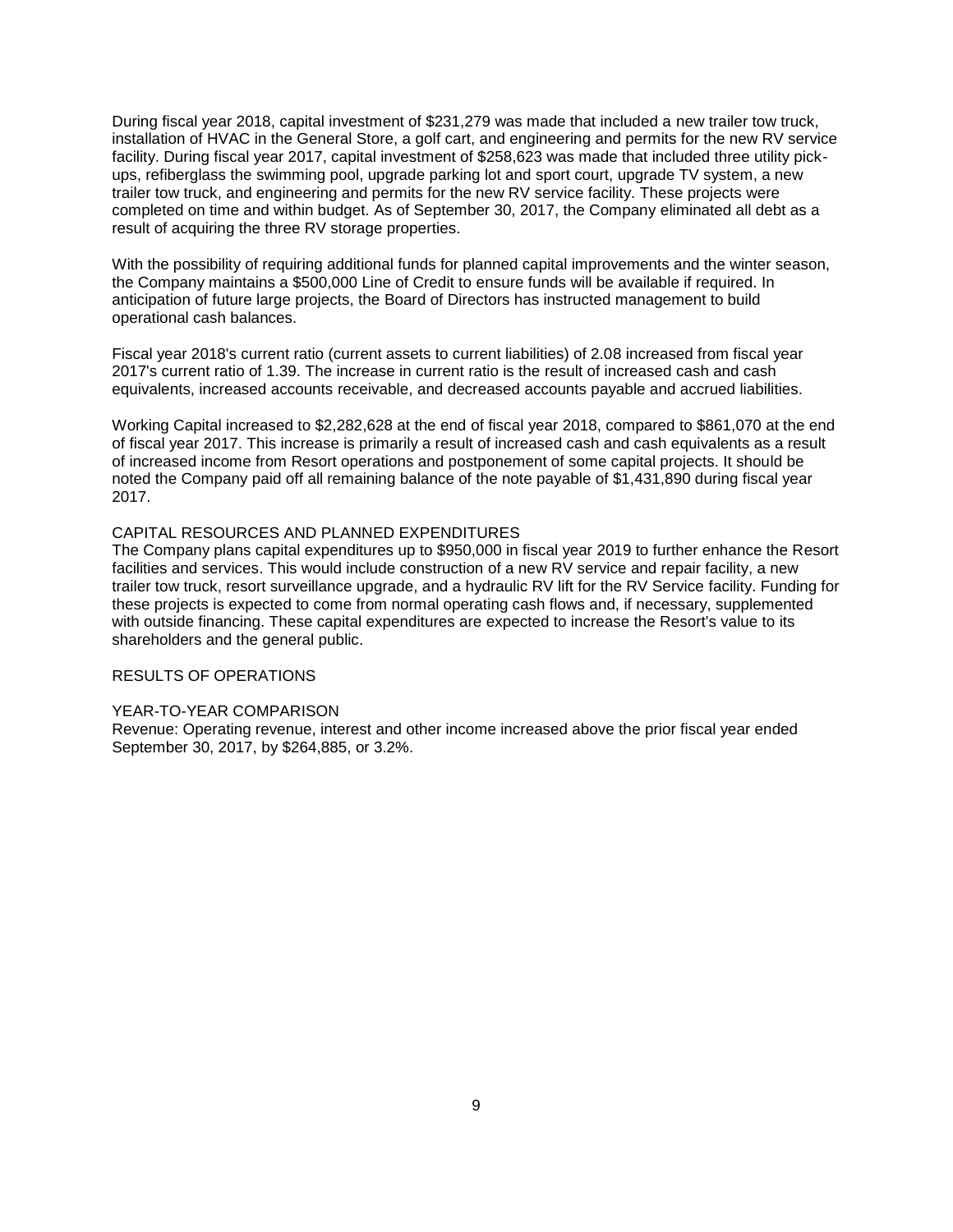# **REVENUE BY SEGMENT**

|                                                                                                                                              | 2018                                             | 2017                                             |
|----------------------------------------------------------------------------------------------------------------------------------------------|--------------------------------------------------|--------------------------------------------------|
| <b>OCCUPANCY</b><br>% of Shareholder Site Use<br>% of Paid Site Rental<br>% Total Site Occupancy<br>% of Storage Rental<br>Average Paid Site | \$<br>24.4%<br>60.8%<br>85.3%<br>98.0%<br>61.15  | \$<br>24.4%<br>59.0%<br>83.4%<br>99.0%<br>58.11  |
| <b>RESORT OPERATIONS</b><br>Site Rental<br><b>Storage Operations</b><br><b>Support Operations</b><br>Total                                   | \$5,248,903<br>1,857,578<br>200,190<br>7,306,671 | \$5,004,605<br>1,813,755<br>194,143<br>7,012,503 |
| <b>RETAIL OPERATIONS</b><br>Store<br><b>RV Repair/Parts Store</b><br>Total                                                                   | 677,801<br>485,563<br>1,163,364                  | 671,948<br>522,612<br>1,194,560                  |
| <b>INTEREST INCOME</b>                                                                                                                       | 6,244                                            | <u>4,331</u>                                     |
| <b>TOTAL REVENUE</b>                                                                                                                         | \$ 8,476,279                                     | <u>\$ 8,211,394</u>                              |

Occupancy rates on the previous table are calculated based on the quantity occupied as compared to the total sites available for occupancy (i.e., total occupied to number of total available). Average paid site is based on site revenue and paid sites. Resort support operations include revenues received from the arcade, laundromat, recreational activities, and other less significant sources.

#### 2018 COMPARED WITH 2017

Resort operations income increased \$294,168, or 4.2%, primarily due to a \$244,298, or 4.9%, increase in site rental revenue. This increase reflects a 3.1% increase in paid site occupancy and rate increases which were effective January 1, 2017. RV storage and spotting activity increased \$43,823, or 2.4%, above the previous year.

Retail operations income decreased \$31,196, or 2.6%, partly due to a \$37,048, or 7.0%, decrease in the RV Service Department revenue. The RV Service Department operated most of the year with fewer technical staff than the previous year which significantly decreased labor related income. The General Store increased revenue \$5,853, or 0.9%, over the previous year. In an effort to maximize revenue, management continues to stock more appropriate items, more effectively merchandise, and pay greater attention to customer service. In addition, management has actively promoted the RV service and retail operation locally compared to previous years.

Interest/Dividend Income increased \$1,913, or 44.2%, above the previous year. Loss on Disposal of Assets for fiscal year 2018 increased to \$1,249, compared to -\$5,248 the previous year. In addition, Interest Expense decreased \$54,109 to \$10,133 due to accelerating the payments and ultimately paying off debt due to financing the RV storage properties.

Operating Expenses increased \$197,345, or 3.7%, as a result of labor, payroll taxes, employee benefits, travel/training, pension match, legal fees, property taxes, credit card processing, and television. Expenses that were significantly below the previous year included workers' compensation, interest, and garbage.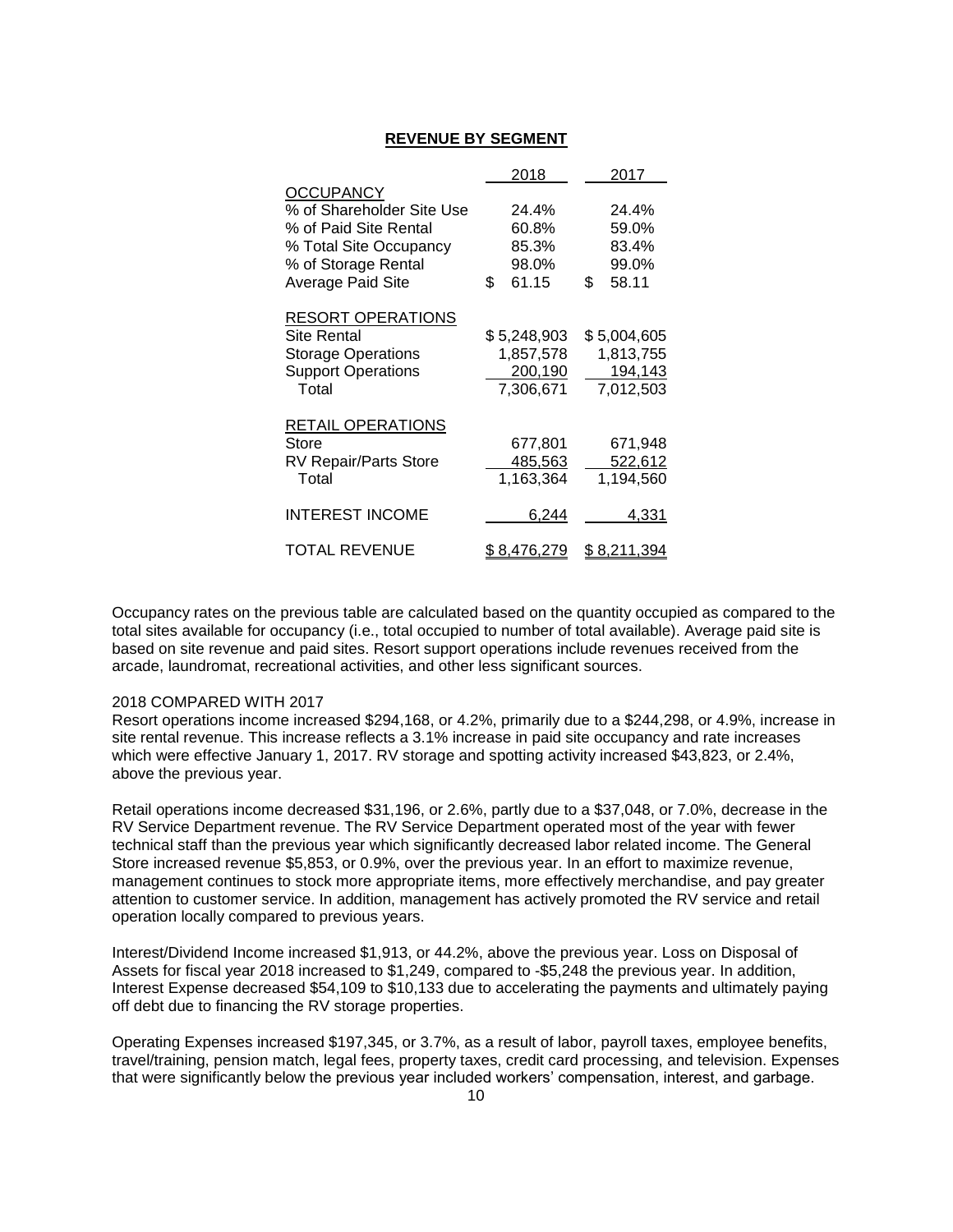Maintaining a conservative approach, most expense items were managed well below plan and in many categories below the previous year. The Board of Directors has directed management to continue maintenance projects as needed to provide a first-class resort for campers using recreational vehicles.

Income before provision for income taxes of \$2,010,500, a 4.4% increase above last year, is reflective of increased income from operations and decreased interest expense.

Net income of \$1,624,200 for fiscal year 2018 shows an increase of \$531,898, or 48.7%, above a net income of \$1,092,302 in 2017. This increase in net income is a reflection of increased Resort income and decreased income taxes.

INFLATION has not had a significant impact on our profit position. The Company has increased rates, which have more than compensated for the rate of inflation.

FUTURE OPERATING RESULTS could be unfavorably impacted to the extent that changing prices result in lower discretionary income for customers and/or increased transportation costs to the Resort. In addition, increasing prices affect operations and liquidity by raising the replacement cost of property and equipment.

# FACTORS THAT MAY AFFECT FUTURE OPERATING RESULTS:

A number of factors, many of which are common to the lodging industry and beyond our control, could affect our business, including the following:

- increased gas prices;
- increased competition from other resorts in our market;
- increases in operating costs due to inflation, labor costs, workers' compensation and healthcare related costs, utility costs, insurance and unanticipated costs such as acts of nature and their consequences and other factors that may not be offset by increased rates;
- changes in interest rates, cost and terms of debt financing;
- changes in governmental laws and regulations, fiscal policies and zoning ordinances and the related costs of compliance with laws and regulations, fiscal policies and ordinances;
- adverse effects of market conditions, which may diminish the desire for leisure travel; and
- adverse effects of a downturn in the leisure industry.

The leisure and travel business is seasonal and seasonal variations in revenue at our Resort can be expected to cause quarterly fluctuations in our revenue.

Our revenue is generally highest in the third and fourth quarters. Quarterly revenue also may be harmed by events beyond our control, such as extreme weather conditions, terrorist attacks or alerts, contagious diseases, economic factors, and other considerations affecting travel. To the extent that cash flow from operations is insufficient during any quarter due to temporary or seasonal fluctuations in revenue, we have to rely on our short-term line of credit for operations.

In the recent past, events beyond our control, including an economic slowdown and terrorism, harmed the operating performance of the leisure industry generally, and if these or similar events occur again, our operating and financial results may be harmed by declines in average daily rates or occupancy.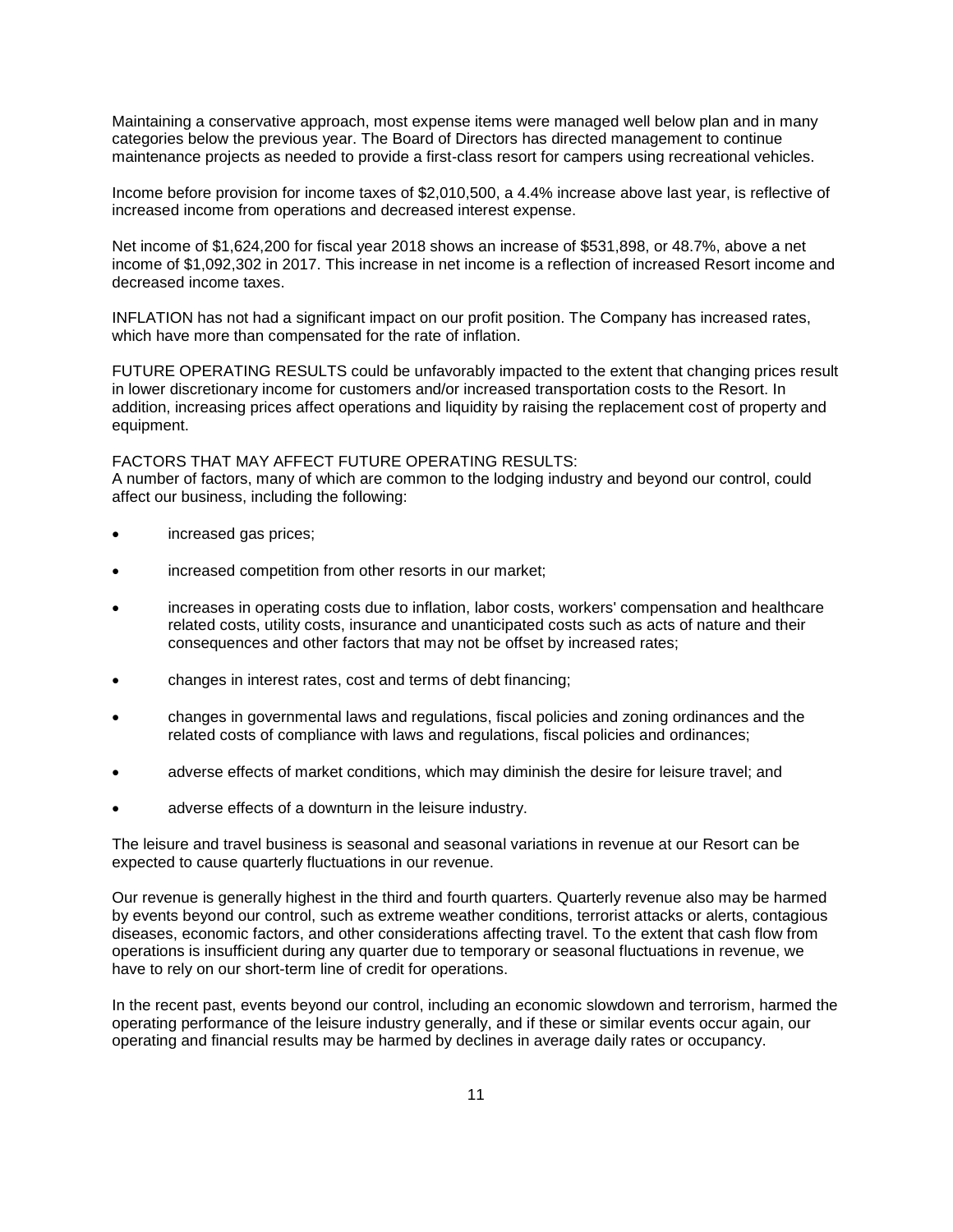Carrying our outstanding debt may harm our business and financial results by:

- requiring us to use a substantial portion of our funds from operations to make required payments on principal and interest, which will reduce the amount of cash available to us for our operations and capital expenditures, future business opportunities and other purposes;
- making us more vulnerable to economic and industry downturns and reducing our flexibility in responding to changing business and economic conditions;
- limiting our ability to borrow more money for operations, capital expenditures or to finance acquisitions in the future; and
- requiring us to sell one or more properties, possibly on disadvantageous terms, in order to make required payments of interest and principal.

Our Resort has a need for ongoing renovations and potentially significant capital expenditures in connection with improvements, and the costs of such renovations or improvements may exceed our expectations.

Occupancy and the rates we are able to charge are often affected by the maintenance and capital improvements at a resort, especially in the event that the maintenance of improvements is not completed on schedule, or if the improvements result in the closure of the General Store or a significant number of sites. The costs of capital expenditures we need to make could harm our financial condition and reduce amounts available for operations. These capital improvements may also give rise to additional risks including:

- construction cost overruns and delays;
- a possible shortage of available cash to fund capital improvements and the related possibility that financing of these expenditures may not be available to us on favorable terms;
- uncertainties as to market demand or a loss of market demand after capital improvements have begun;
- disruption in service and site availability causing reduced demand, occupancy, and rates; and
- possible environmental issues.

We rely on our executive officers, the loss of whom could significantly harm our business.

Our continued success will depend, to a significant extent, on the efforts and abilities of our C.E.O. and General Manager, Jay Jamison. Mr. Jamison is important to our business and strategy and to the extent that were he to depart and is not replaced with an experienced substitute, Mr. Jamison's departure could harm our operations, financial condition and operating results.

Uninsured and underinsured losses could harm our financial condition, and results of operations.

Various types of catastrophic issues, such as losses due to wars, terrorist acts, earthquakes, floods, pollution or environmental matters, generally are either uninsurable or not economically insurable, or may be subject to insurance coverage limitations, such as large deductibles or co-payments. Our Resort is located on the coast of California, which has been historically at greater risk to certain acts of nature (such as severe storms, fires and earthquakes).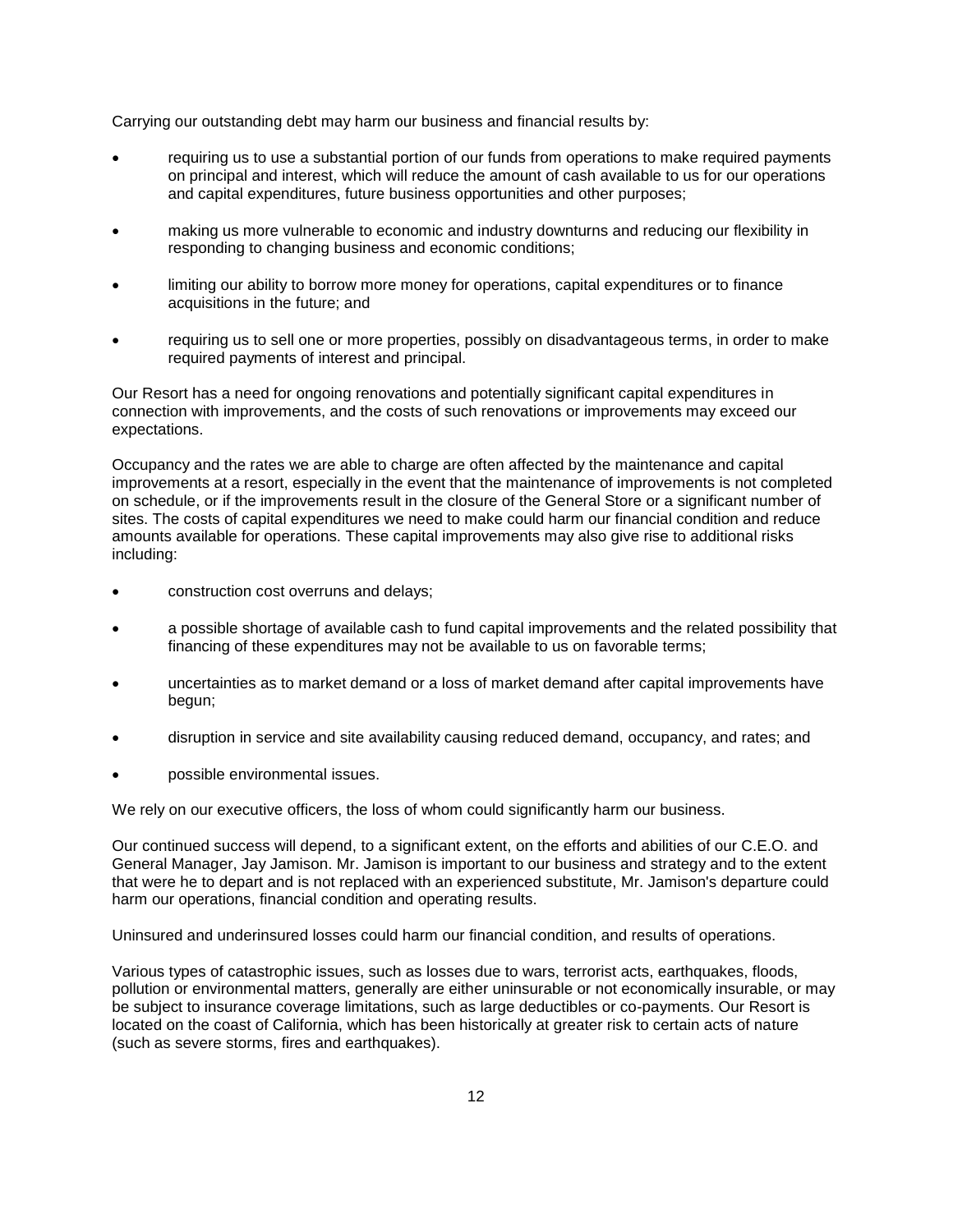In the event of a catastrophic loss, our insurance coverage may not be sufficient to cover the full current market value or replacement cost of our lost properties. Should an uninsured loss or a loss in excess of insured limits occur, we could lose all or a portion of the capital we have invested in the Resort, as well as the anticipated future revenue from the Resort. In that event, we might nevertheless remain obligated for any notes payable or other financial obligations related to the property. Inflation, changes in building codes and ordinances, environmental considerations and other factors might also keep us from using insurance proceeds to replace or renovate the Resort after it has been damaged or destroyed. Under these circumstances, the insurance proceeds we receive might be inadequate to restore our economic position on the damaged or destroyed property.

### **MARKET FOR COMMON STOCK**

Common stock of the Corporation is not listed through an exchange or quoted on NASDAQ or any other national quotation system. While Pismo Coast Investments, a licensed broker/dealer located at 165 South Dolliver Street, Pismo Beach, California 93449, assists shareholders by processing trades and occasionally taking positions in the Company's stock for its own account, that firm does not technically make a market in the stock, as that term is commonly understood in the securities industry. Thus, there is not a true "public market" for the stock of the Company. However, through the last fiscal year the sales process of transactions informally reported to the Company ranged from a low selling price of \$38,000 to a high selling price of \$40,000, with an average selling price of \$39,333.33. Stock trades are reported to the Company through the licensed broker/dealer or private parties processing transfers as appropriate. The Board must act to approve all trades, which if approved, are then forwarded to the official transfer agent. No dividends were paid on common stock for fiscal year 2018.

- (a.) The approximate number of holders of the Company's stock on September 30, 2018 was 1,501.
- (b.) The Company has paid no dividends since it was organized in 1975, and although there is no legal restriction impairing the right of the Company to pay dividends, the Company does not intend to pay dividends in the foreseeable future. The Company selects to invest its available working capital to enhance the facilities at the Resort.
- (c.) The Company renewed a lease agreement with Ms. Jeanne Sousa, a California Corporations Licensed Broker, for the lease of a 200-square foot building at the Resort from which she conducts sales activities in the Company's stock. The term of the lease is for three years commencing on January 1, 2017 and ending on December 31, 2019. Continued renewal is expected without significant impact. Termination or cancellation may be made by either Lessor or Lessee by giving the other party sixty-days (60 days) written notice.

Effective July 30, 2007, Computershare Trust Company, N.A. ("Computershare") has served as the transfer agent and registrar for the Company. The contact information for Computershare is as follows:

Providence RI 02940-3070 Canton MA 02021

Telephone and Fax Website Toll free 1-800-962-4284 [www.computershare.com](http://www.computershare.com/) Telephone 1-303-262-0600 Fax 1-303-262-0700

For Standard U. S. Postal Mail For Overnight/Express Delivery Computershare Trust Company, N.A. Computershare Trust Company, N.A. P O Box 43070 250 Royall Street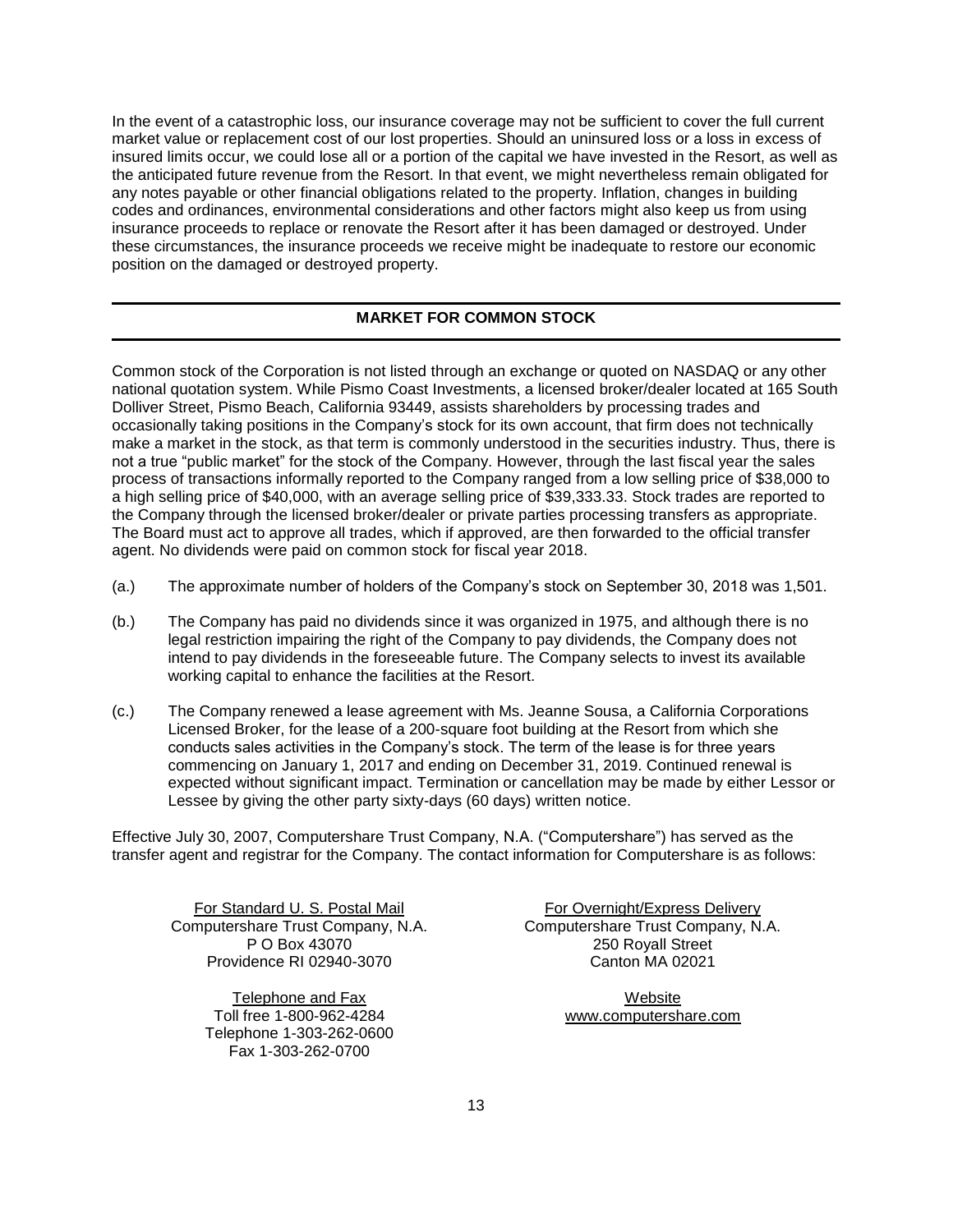**Shareholders wishing to receive a copy of the Corporation's Annual Report to the Securities Exchange Commission on Form 10-K may do so, without charge, by writing to Jay Jamison, Chief Executive Officer/General Manager, at the Corporate address listed on the cover of this report.**

#### **DIRECTORS AND OFFICERS OF THE CORPORATION**

**DAVID BESSOM,** Director. Retired.

**SAM BLANK**, Director. Mr. Blank is a retired school administrator, and a licensed real estate agent for Coldwell Banker Real Estate in the San Diego, California area.

**HARRY BUCHAKLIAN**, Director. Retired.

**RODNEY ENNS**, Director. Mr. Enns teaches mathematics and engineering at Mission Oak High School in Tulare, California.

**WILLIAM FISCHER**, Director. Retired.

**WAYNE HARDESTY**, Director, Vice President – Finance, and Chief Financial Officer. Mr. Hardesty is a licensed Enrolled Agent and currently operates Hardesty Financial Services in Rancho Cucamonga, California.

**DENNIS HEARNE**, Director. Mr. Hearne serves as a member of the board of directors for his family's agriculture business, L.A. Hearne Company, located in the Salinas Valley in California.

**TERRIS HUGHES**, Director and President. Retired.

**MARCUS JOHNSON,** Director. Mr. Johnson is a retired educator with thirty-seven years of active service. He currently serves as the co-director of the John D. Welty Center for Educational Policy and Leadership at California State University, Fresno, and is the Executive Director of the Fresno Compact. Mr. Johnson was appointed to the Board November 10, 2018, to fill a vacancy created by the resignation of Jerald Pettibone.

**KAREN KING,** Director. Mrs. King is a Mortgage Operations Risk Consultant with Wells Fargo Bank in Camarillo, California.

**GARRY NELSON**, Director and Executive Vice President. Retired.

**RONALD NUNLIST**, Director. Retired.

**GEORGE PAPPI, JR.**, Director and Vice President - Secretary. Mr. Pappi is employed as a property major case general adjustor for The Hartford Insurance.

**JERALD PETTIBONE**, Director. Retired. Mr. Pettibone submitted his resignation from the Board of Directors for personal reasons on September 15, 2018.

**DWIGHT PLUMLEY**, Director and Vice President - Operations. Mr. Plumley owns, operates and is president of Packers Manufacturing, Inc., a company that produces fruit and vegetable packing and processing systems. The company is located in Visalia, California.

**JERRY ROBERTS**, Director. Mr. Roberts is a Certified Public Accountant and is a partner in the firm of Lampros & Roberts, a financial and tax consulting firm, practicing in Los Gatos, California.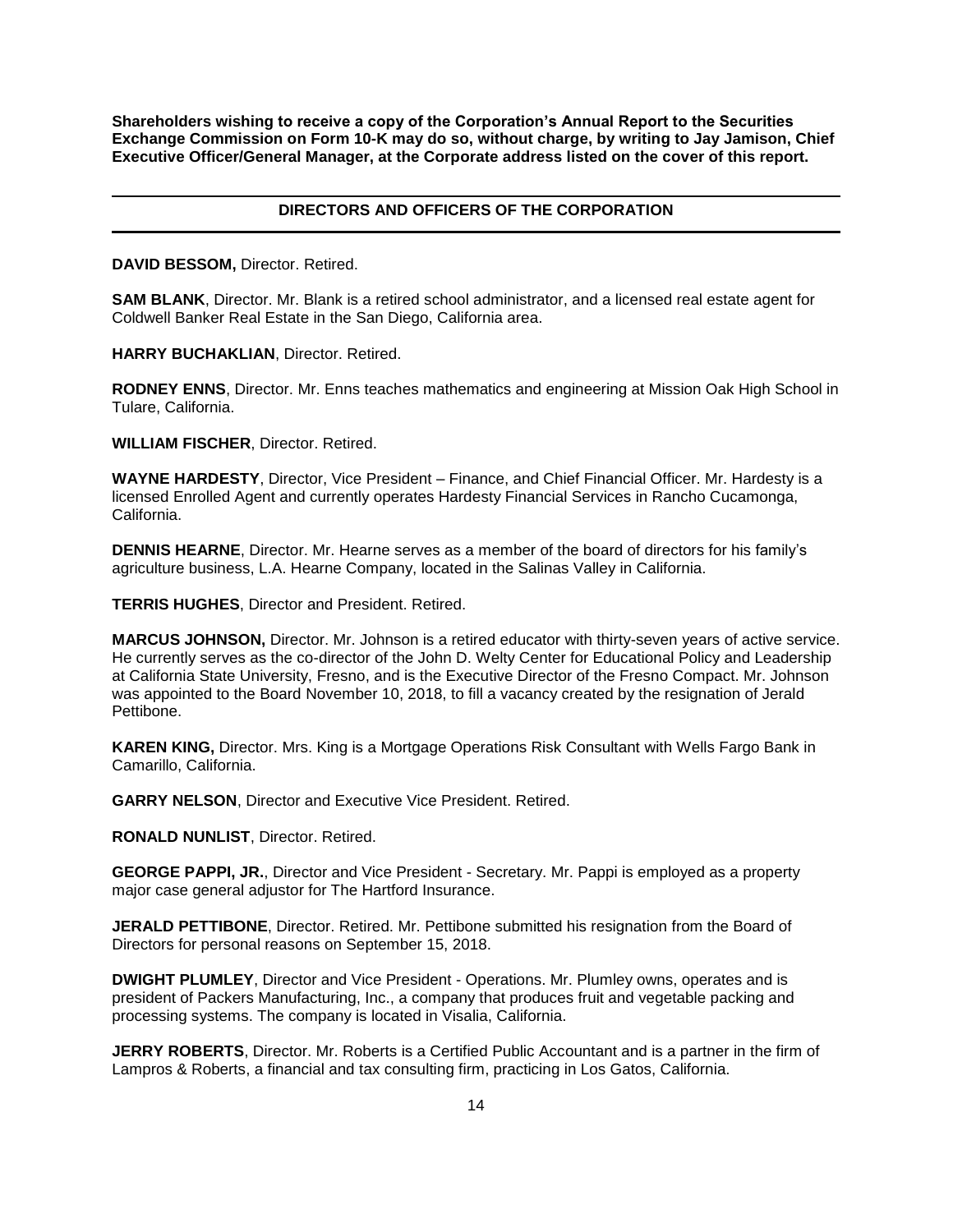**BRIAN SKAGGS,** Director. Mr. Skaggs is a Registered Civil Engineer and a partner in Summers Engineering, Inc., a consulting engineering firm operating in Hanford, California, that specializes in water resources with an emphasis on municipal water supply, irrigation and drainage projects.

**GARY WILLEMS**, Director. Retired.

**JACK WILLIAMS**, Director. Mr. Williams owns and operates a CPA practice in Bakersfield, California.

### **OTHER OFFICERS AND KEY EMPLOYEES:**

**JAY JAMISON**, Chief Executive Officer/General Manager and Assistant Corporate Secretary.

# **DESCRIPTION OF BUSINESS**

The Company is engaged in only one business, namely, the ownership and operation of the recreational vehicle resort with recreational vehicle storage lots and a repair and service facility. Accordingly, all of the revenues, operating profit (loss) and identifiable assets of the Company are attributable to a single industry segment. The Company engages in no foreign operations and derives no revenues or income from export sales.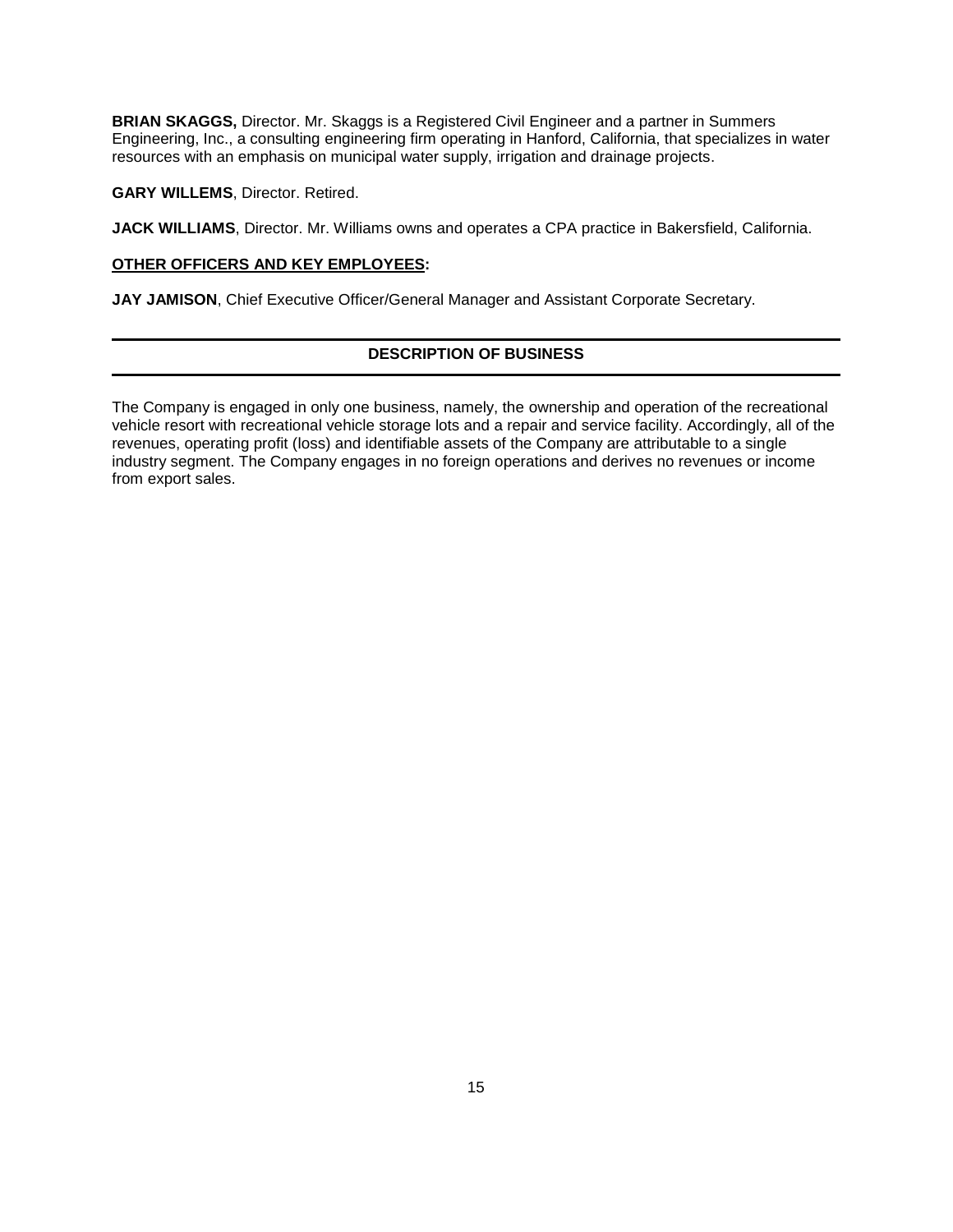### REPORT OF INDEPENDENT REGISTERED

### PUBLIC ACCOUNTING FIRM

To the Board of Directors and Shareholders Pismo Coast Village, Inc. 165 South Dolliver Street Pismo Beach, California

### **Opinion on the Financial Statements**

We have audited the accompanying balance sheets of Pismo Coast Village, Inc. (the Company) (a California corporation) as of September 30, 2018 and 2017, and the related statements of income and comprehensive income, stockholders' equity, and cash flows for each of the years in the two-year period ended September 30, 2018, and the notes and Schedule of Operating Expenses (collectively referred to as the financial statements). In our opinion, the financial statements present fairly, in all material respects, the financial position of the Company as of September 30, 2018 and 2017, and the results of its operations and its cash flows for each of the years in the two-year period ended September 30, 2018, in conformity with accounting principles generally accepted in the United States of America.

#### **Basis for Opinion**

These financial statements are the responsibility of the Company's management. Our responsibility is to express an opinion on these financial statements based on our audits. We are a public accounting firm registered with the Public Company Accounting Oversight Board (United States) (PCAOB) and are required to be independent with respect to the Company in accordance with the U.S. federal securities laws and the applicable rules and regulations of the Securities and Exchange Commission and the PCAOB.

We conducted our audits in accordance with the standards of PCAOB. Those standards require that we plan and perform the audit to obtain reasonable assurance about whether the financial statements are free of material misstatement, whether due to error or fraud. The Company is not required to have, nor were we engaged to perform, an audit of its internal control over financial reporting. As part of our audits, we are required to obtain an understanding of internal control over financial reporting, but not for the purpose of expressing an opinion on the effectiveness of the Company's internal control over financial reporting. Accordingly, we express no such opinion.

Our audit included performing procedures to assess the risks of material misstatements of the financial statements, whether due to error or fraud, and performing procedures that respond to those risks. Such procedures included examining, on a test basis, evidence regarding the amounts and disclosures in the financial statements. Our audits also included evaluating the accounting principles used and significant estimates made by management, as well as evaluating the overall financial statement presentation. We believe that our audits provide a reasonable basis for our opinion.

### BROWN ARMSTRONG ACCOUNTANCY CORPORATION

We have served as the Company's auditor since 2005.

Bakersfield, California November 23, 2018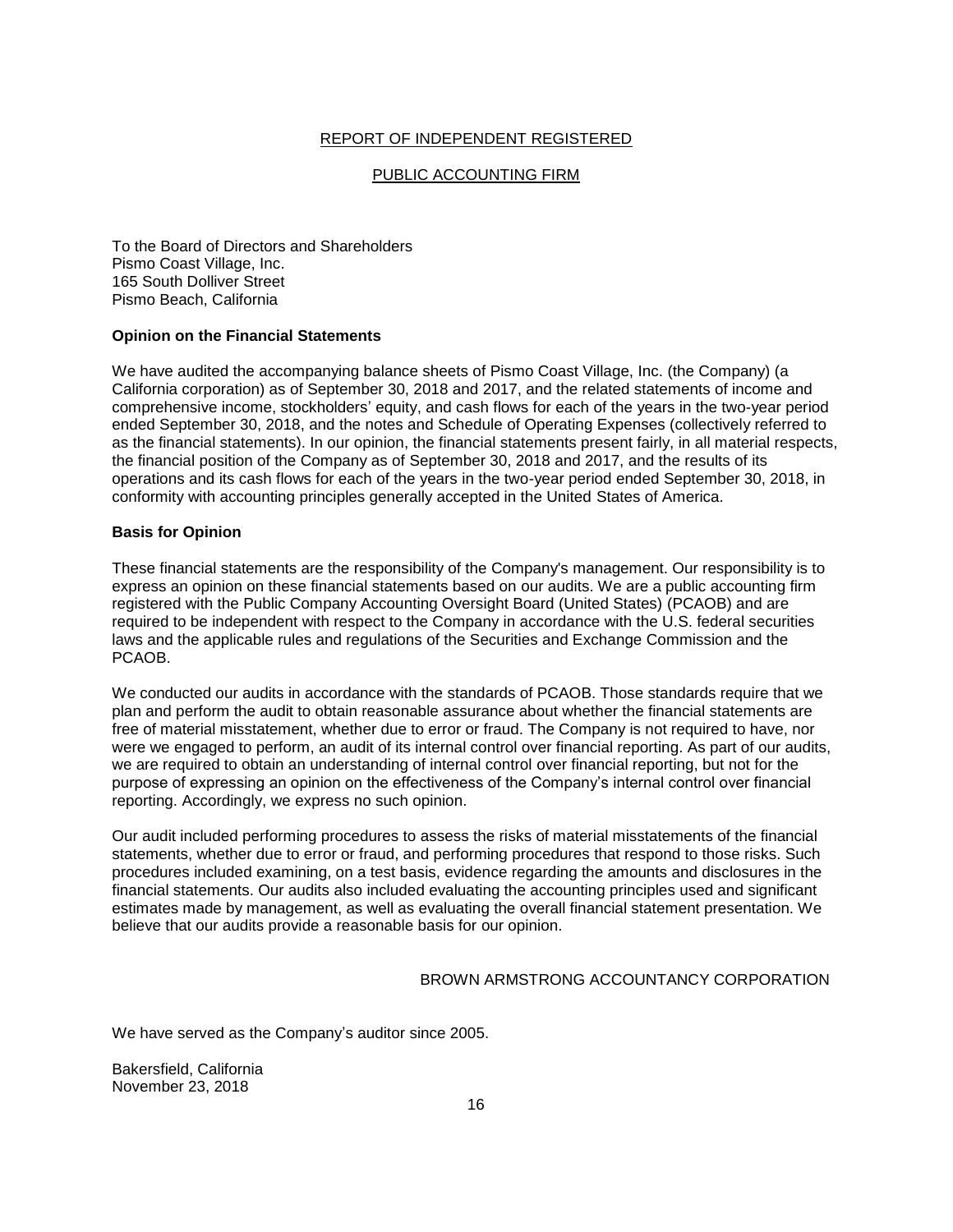### **PISMO COAST VILLAGE, INC. BALANCE SHEETS SEPTEMBER 30, 2018 AND 2017**

|                                                   | 2018         | 2017         |
|---------------------------------------------------|--------------|--------------|
| <b>ASSETS</b>                                     |              |              |
| <b>Current Assets</b>                             |              |              |
| Cash and cash equivalents                         | \$4,202,436  | \$2,811,766  |
| Accounts receivable                               | 55,409       | 21,261       |
| Inventories                                       | 182,437      | 191,023      |
| Prepaid expenses                                  | 15,423       | 19,976       |
| <b>Total current assets</b>                       | 4,455,705    | 3,044,026    |
| <b>Property and Equipment</b>                     |              |              |
| Net of accumulated depreciation and amortization  | 14,607,089   | 14,725,872   |
| <b>Investments</b>                                | 111,204      |              |
| <b>Total Assets</b>                               | \$19,173,998 | \$17,769,898 |
| <b>LIABILITIES AND STOCKHOLDERS' EQUITY</b>       |              |              |
| <b>Current Liabilities</b>                        |              |              |
| Accounts payable and accrued liabilities          | \$251,861    | \$267,750    |
| Accrued salaries and vacation                     | 338,106      | 326,082      |
| Rental deposits                                   | 1,499,084    | 1,488,886    |
| Income taxes payable                              | 8,300        | 52,600       |
| Current portion of capital lease obligations      | 40,426       | 47,638       |
| <b>Total current liabilities</b>                  | 2,137,777    | 2,182,956    |
| <b>Long-Term Liabilities</b>                      |              |              |
| Deferred taxes                                    | 520,300      | 810,600      |
| Capital lease obligations, net of current portion | 168,476      | 131,101      |
| <b>Total Liabilities</b>                          | 2,826,553    | 3,124,657    |
| <b>Stockholders' Equity</b>                       |              |              |
| Common stock - no par value, 1,800 shares issued, |              |              |
| 1,775 and 1,775 shares outstanding at             |              |              |
| September 30, 2018 and 2017, respectively         | 5,569,268    | 5,569,268    |
| Retained earnings                                 | 10,700,173   | 9,075,973    |
| Accumulated other comprehensive income            | 78,004       |              |
| Total stockholders' equity                        | 16,347,445   | 14,645,241   |
| Total Liabilities and Stockholders' Equity        | \$19,173,998 | \$17,769,898 |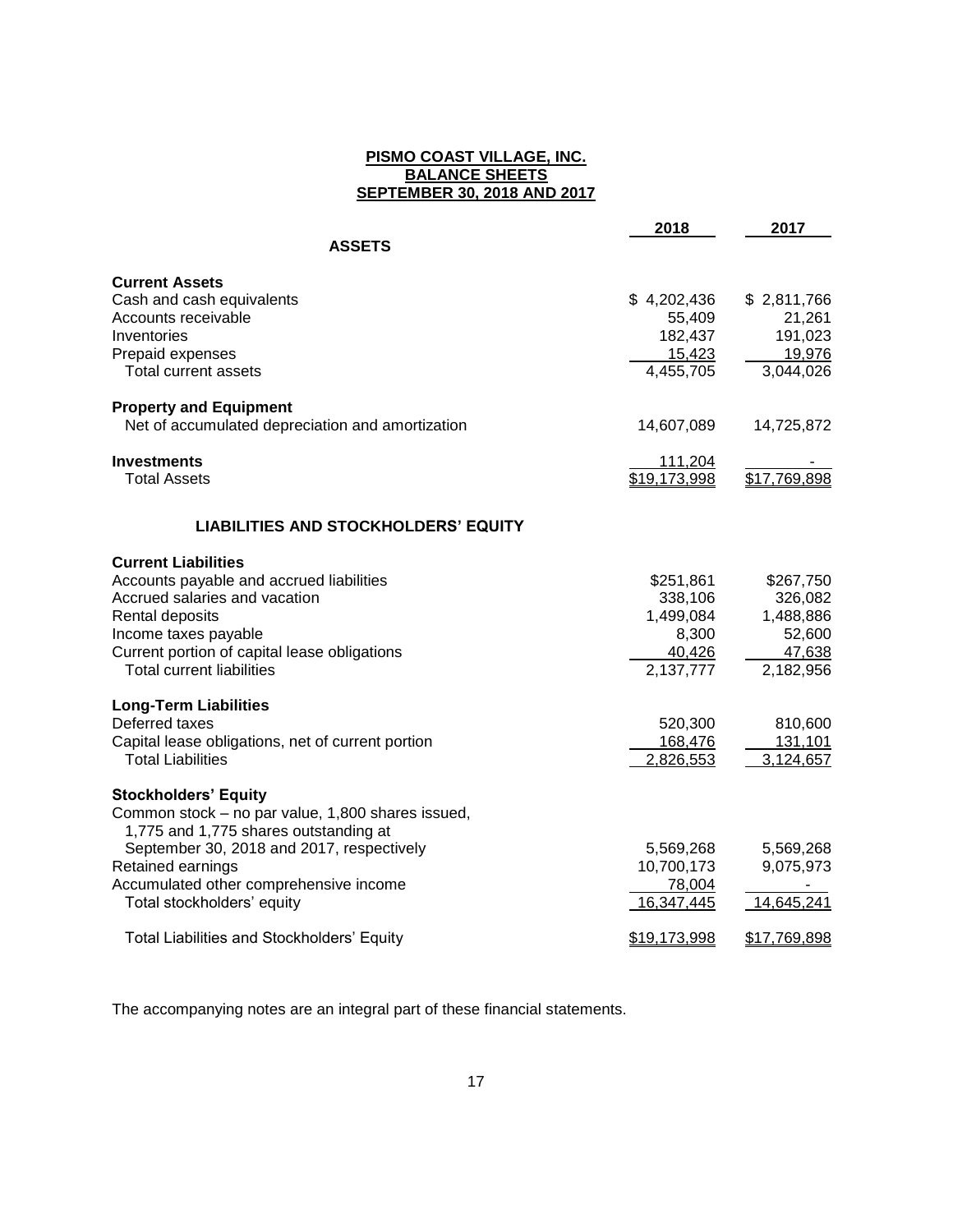### **PISMO COAST VILLAGE, INC. STATEMENTS OF INCOME AND COMPREHENSIVE INCOME YEARS ENDED SEPTEMBER 30, 2018 AND 2017**

|                                                          | 2018         | 2017         |
|----------------------------------------------------------|--------------|--------------|
| <b>Income</b>                                            |              |              |
| Resort operations                                        | \$7,306,671  | \$7,012,503  |
| Retail operations                                        | 1,163,364    | 1,194,560    |
| Total income                                             | 8,470,035    | 8,207,063    |
| <b>Costs and Expenses</b>                                |              |              |
| Operating expenses                                       | 5,485,238    | 5,287,893    |
| Cost of goods sold                                       | 540,377      | 509,810      |
| Depreciation                                             | 431,280      | 417,899      |
| Total costs and expenses                                 | 6,456,895    | 6,215,602    |
| Income from operations                                   | 2,013,140    | 1,991,461    |
| <b>Other Income (Expense)</b>                            |              |              |
| Interest and dividend income                             | 6,244        | 4,331        |
| Interest expense                                         | (10, 133)    | (64, 242)    |
| Gain (Loss) on disposal of fixed assets                  | 1,249        | (5, 248)     |
| Total other income (expense)                             | (2,640)      | (65, 159)    |
| <b>Income Before Provision for Income Tax</b>            | 2,010,500    | 1,926,302    |
| <b>Provision for Income Tax</b>                          | 386,300      | 834,000      |
| <b>Net Income</b>                                        | 1,624,200    | 1,092,302    |
| <b>Other Comprehensive Income</b>                        |              |              |
| Change in unrealized holding gains on available-for-sale |              |              |
| securities, net of applicable deferred taxes of \$33,200 | 78,004       |              |
| Total other comprehensive income                         | 78,004       |              |
| Total comprehensive income                               | \$1,702,204  | \$1,092,302  |
| <b>Net Income Per Share</b>                              | \$<br>915.04 | 615.38<br>\$ |
| Total comprehensive income per share                     | \$<br>958.99 | \$<br>615.38 |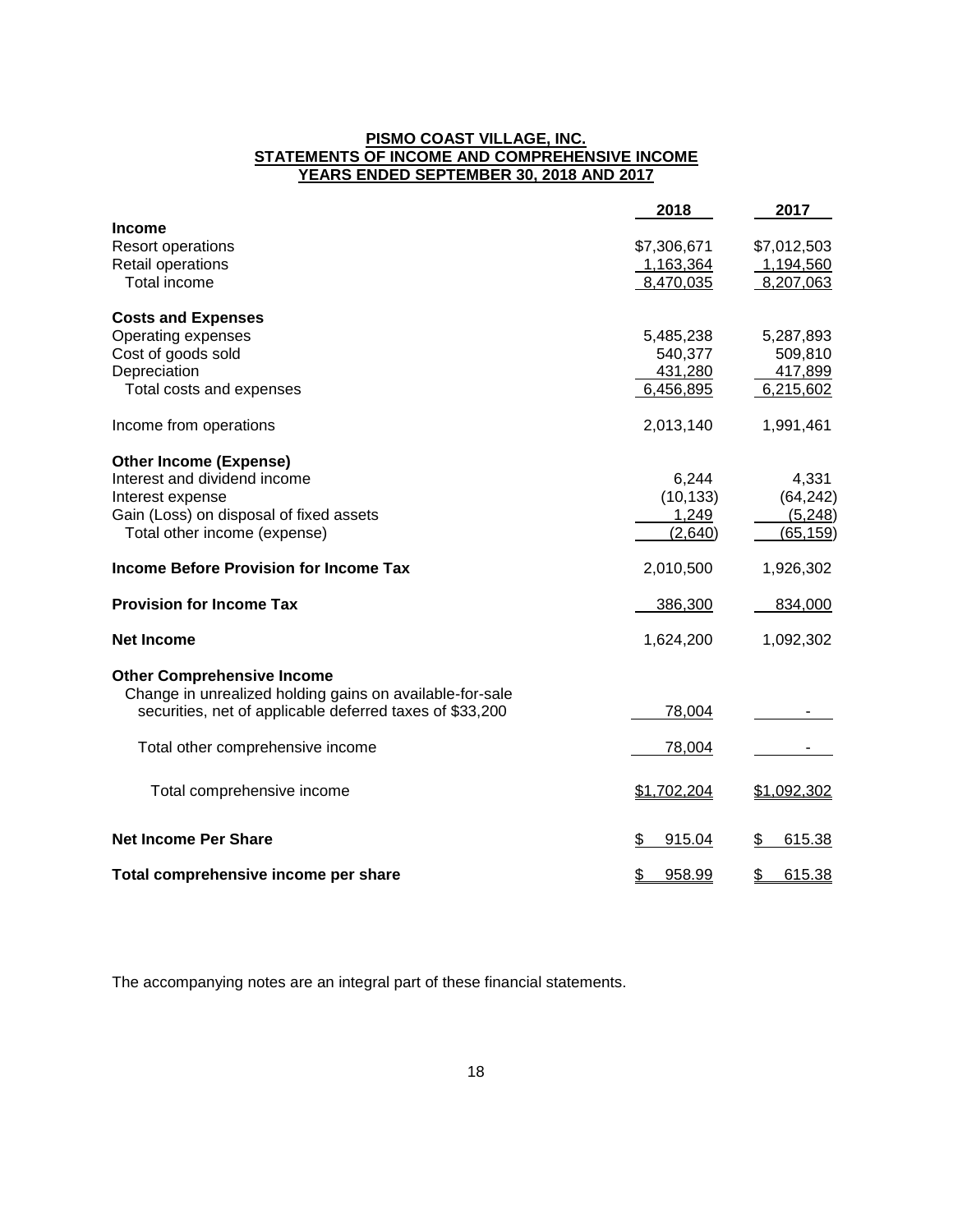### **PISMO COAST VILLAGE, INC. STATEMENTS OF CHANGES IN STOCKHOLDER'S EQUITY YEARS ENDED SEPTEMBER 30, 2018 AND 2017**

|                                | <b>Shares</b> | <b>Common Stock</b><br>Amount | <b>Retained</b><br><b>Earnings</b> | <b>Accumulated</b><br>Other<br>Comprehensive<br><b>Income</b> | Total        |
|--------------------------------|---------------|-------------------------------|------------------------------------|---------------------------------------------------------------|--------------|
| Balance - September 30, 2016   | 1.775         | \$5,569,268                   | \$7,983,671                        | \$                                                            | \$13,552,939 |
| Net Income                     |               |                               | 1,092,302                          |                                                               | 1,092,302    |
| Balance - September 30, 2017   | 1,775         | \$5,569,268                   | \$9,075,973                        | \$                                                            | \$14,645,241 |
| Net Income                     |               |                               | 1,624,200                          |                                                               | 1,624,200    |
| Unrealized gain on investments |               |                               |                                    | 78,004                                                        | 78,004       |
| Balance – September 30, 2018   | <u>1,775</u>  | \$5,569,268                   | \$10,700,173                       | 78,004                                                        | \$16,347,445 |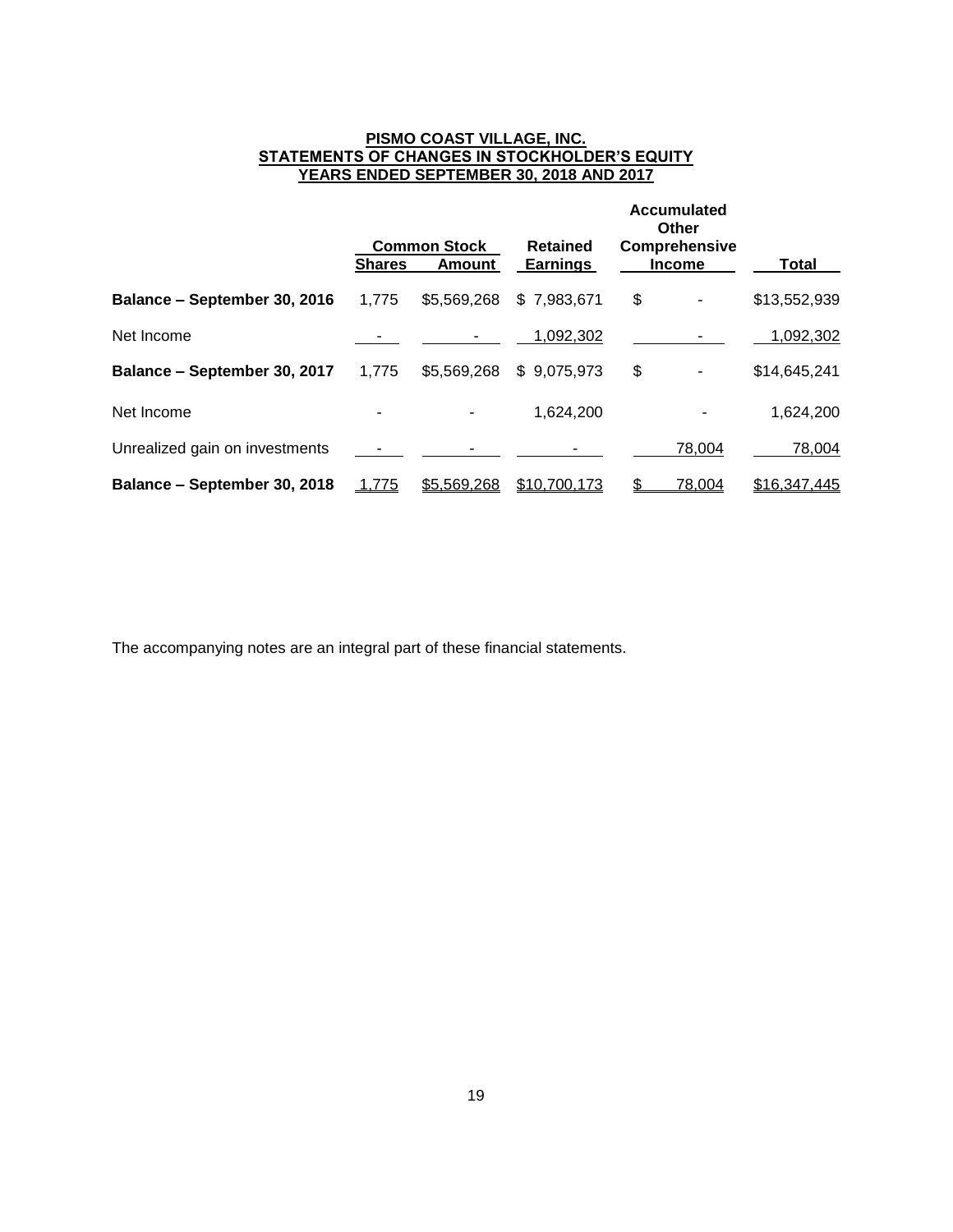### **PISMO COAST VILLAGE, INC. STATEMENTS OF CASH FLOWS YEARS ENDED SEPTEMBER 30, 2018 AND 2017**

|                                                                 | 2018          | 2017             |
|-----------------------------------------------------------------|---------------|------------------|
| <b>Cash Flows From Operating Activities</b>                     |               |                  |
| Net income                                                      | \$1,624,200   | \$1,092,302      |
| Adjustments to reconcile net income to net cash                 |               |                  |
| provided by operating activities:                               |               |                  |
| Depreciation and amortization                                   | 431,280       | 417,899          |
| (Gain) Loss on disposal of fixed assets                         | (1,249)       | 5,248            |
| Changes in operating assets and liabilities:                    |               |                  |
| (Increase) Decrease in accounts receivable                      | (34, 148)     | 21,066           |
| Decrease in inventory                                           | 8,586         | 206              |
| Decrease in prepaid income taxes                                |               | 156,200          |
| Decrease in prepaid expenses                                    | 4,553         | 3,769            |
| Increase (Decrease) in accounts payable and accrued liabilities | (15, 889)     | 1,268            |
| Increase in accrued salaries and vacation                       | 12,024        | 40,403           |
| Increase in rental deposits                                     | 10,198        | 148,294          |
| Increase (Decrease) in income taxes payable                     | (44,300)      | 52,600           |
| (Increase) in deferred taxes                                    | (323,500)     | (35,600)         |
| Total adjustments                                               | 47,555        | 811,353          |
| Net cash provided by operating activities                       | 1,671,755     | 1,903,655        |
| <b>Cash Flows From Investing Activities</b>                     |               |                  |
| Proceeds from sale of fixed assets                              | 1,400         | 21,811           |
| Capital expenditures                                            | (231, 279)    | <u>(258,623)</u> |
| Net cash used in investing activities                           | (229, 879)    | (236, 812)       |
| <b>Cash Flows from Financing Activities</b>                     |               |                  |
| Principal payments on note payable                              |               | (1,431,890)      |
| Principal payments on capital lease obligations                 | (51, 206)     | (39, 857)        |
| Net cash used in financing activities                           | (51, 206)     | (1,471,747)      |
| Net increase in cash and cash equivalents                       | 1,390,670     | 195,096          |
| Cash and Cash Equivalents - Beginning of Year                   | 2,811,766     | 2,616,670        |
| Cash and Cash Equivalents - End of Year                         | \$4,202,436   | \$2,811,766      |
| <b>Schedule of Payments of Interest and Taxes</b>               |               |                  |
| Cash paid for income tax                                        | \$<br>684,050 | 860,000<br>\$    |
| Cash paid for interest                                          | \$<br>10,133  | \$<br>64,242     |
| <b>Non-cash Financing and Investing Activities</b>              |               |                  |
| Property, plant and equipment obtained                          |               |                  |
| through capital lease obligations                               | \$<br>81,369  | \$<br>80,706     |
| Increase in investments from dividend distribution              | \$<br>111,204 | \$               |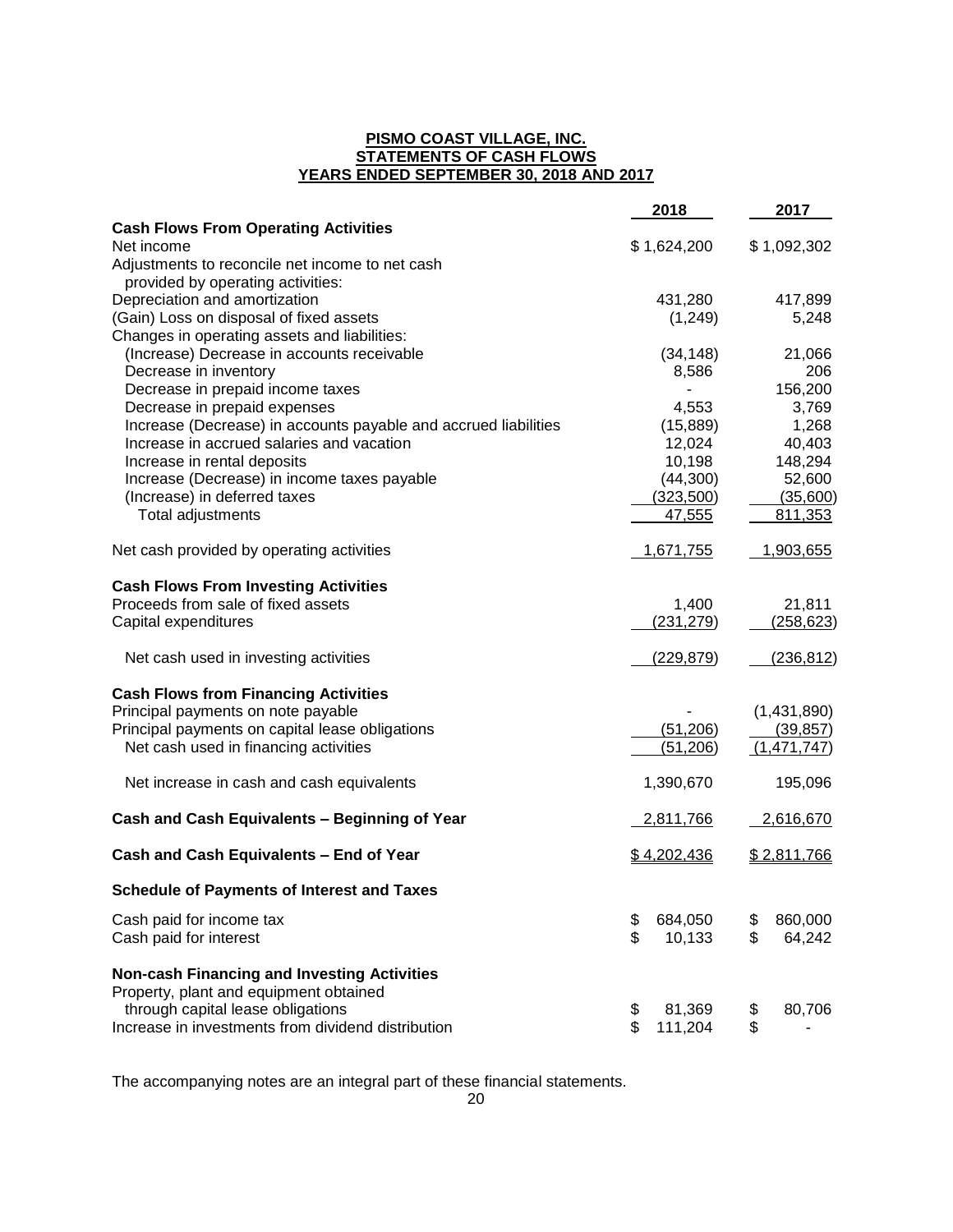### **NOTE 1 - Nature of Business**

Pismo Coast Village, Inc. (Company) is a recreational vehicle camping resort. Its business is seasonal in nature with the fourth quarter, the summer, being its busiest and most profitable.

### **NOTE 2- Summary of Significant Accounting Policies**

#### **Revenue and Cost Recognition**

The Company's revenue is recognized on the accrual basis as earned based on the date of stay. Expenditures are recorded on the accrual basis whereby expenses are recorded when incurred, rather than when paid.

### **Cash and Cash Equivalents**

For purposes of the Statements of Cash Flows, the Company considers all highly liquid investments with an original maturity of three months or less when purchased to be cash equivalents. As of September 30, 2018 and 2017, the Company had \$6,070 and \$11,444 of cash equivalents.

### **Allowance for Doubtful Accounts**

It is the policy of management to review the outstanding accounts receivable at year-end, as well as historical bad debt write-offs, and establish an allowance for doubtful accounts for estimated uncollectible accounts. Management did not believe an allowance for doubtful accounts was necessary as of September 30, 2018 or 2017.

### **Inventories**

Inventories have been valued at the lower of cost or market on a first-in, first-out basis. Inventories are comprised primarily of furnished goods in the general store and in the RV repair shop.

#### **Property and Equipment**

All property and equipment are recorded at cost. Depreciation of property and equipment is computed using straight-line method based on cost of the assets, less allowance for salvage value, where appropriate. Depreciation rates are based upon the following estimated useful lives:

| Building and park improvements                            | 5 to 40 years   |
|-----------------------------------------------------------|-----------------|
| Furniture, fixtures, equipment and leasehold improvements | 3 to 31.5 years |
| Transportation equipment                                  | 5 to 10 years   |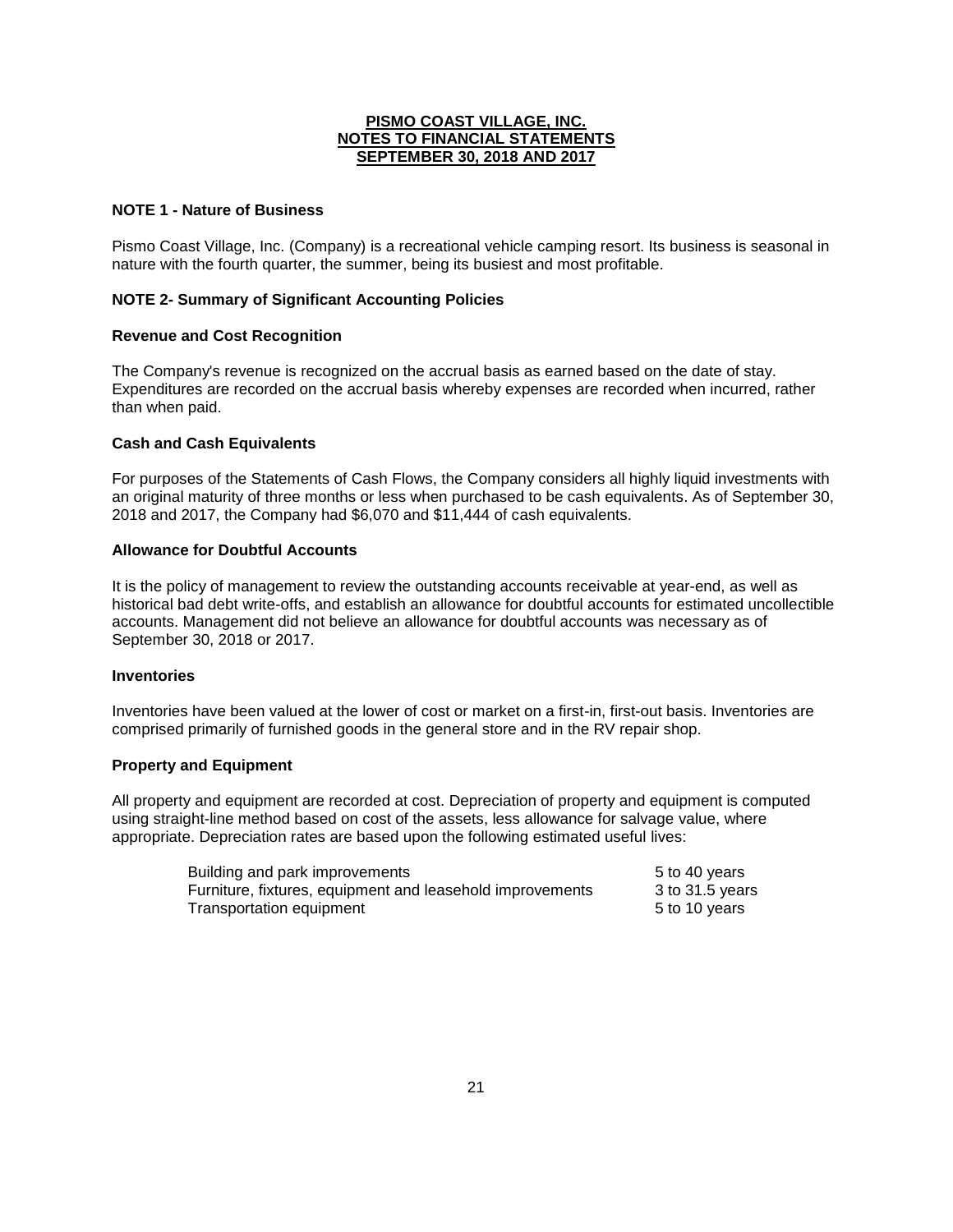### **NOTE 2- Summary of Significant Accounting Policies (continued)**

### **Investments**

Investments in securities have been classified in the balance sheet, according to management's intent, as securities available-for-sale under the provisions of Financial Accounting Standards Board (FASB) Accounting Standards Codification (ASC) Topic 320 *Investments – Debt and Equity Securities*.

Available-for-sale securities consist of investment securities not classified as trading securities nor as held-to-maturity securities. Unrealized holding gains and losses, net of deferred taxes, on available-forsale securities are reported as a net amount in a separate component of stockholders' equity until realized. Gains and losses on the sale of available-for-sale securities are determined using the specification method.

# **Fair Value Measurements**

The Company records its financial assets and liabilities at fair value in accordance with the Fair Value Measurements and Disclosures Topic of Financial Accounting Standards Board (FASB) Accounting Standards Codification (ASC) (the Topic). This Topic provides a framework for measuring fair value, clarifies the definition of fair value and expands disclosures regarding fair value measurements. Fair value is defined as the price that would be received to sell an asset or paid to transfer a liability (an exit price) in an orderly transaction between market participants at that reporting date. The Topic also establishes a three-tier hierarchy, as follows, which prioritizes the inputs used in the valuation methodologies in measuring fair value.

*Level 1:* Inputs to the valuation methodology are unadjusted quoted prices for identical assets or liabilities in active markets that the Company has the ability to access.

*Level 2:* Inputs to the valuation methodology include:

- Quoted prices for similar assets and liabilities in active markets;
- Quoted prices for identical or similar assets or liabilities in active markets;
- Inputs other than quoted prices that are observable for the asset or liability;
- Inputs that are derived principally from or corroborated by observable market data by correlation or other means.

If the asset or liability has a specified (contractual) term, the Level 2 input must be observable for substantially the full term of the asset or liability.

*Level 3:* Inputs to the valuation methodology are unobservable and significant to the fair value measurement.

The following is a description of the valuation methodologies used for assets measured at fair value:

*Investments:* Investments in common stock are recorded at fair value based upon quoted market prices using Level 1 inputs.

The hierarchy requires the Company to use observable market data, when available, and to minimize the use of unobservable inputs when determining fair value.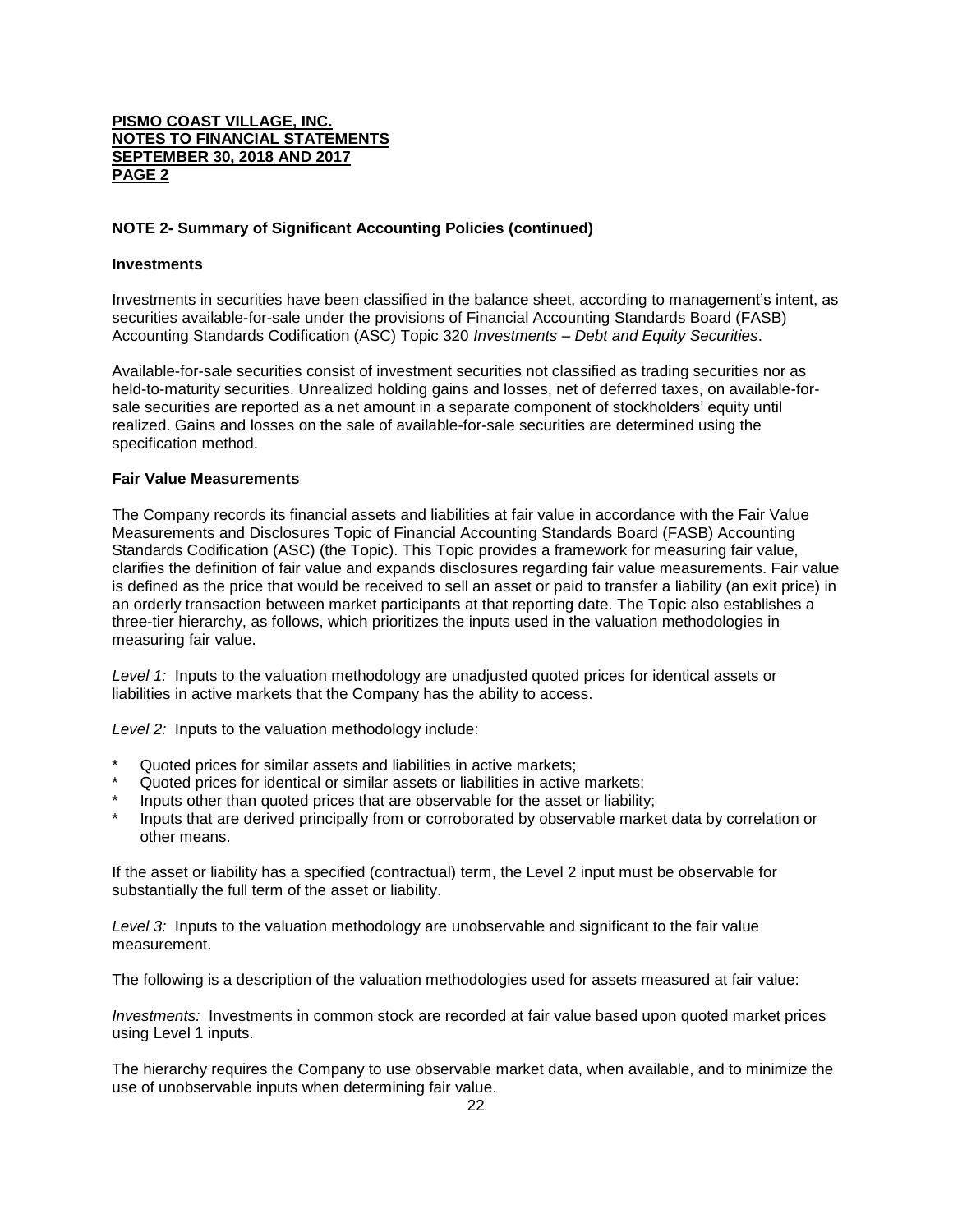### **NOTE 2- Summary of Significant Accounting Policies (continued)**

#### **Fair Value Measurements (continued)**

At September 30, 2018, the following sets forth by level, within the fair value hierarchy, the Company's assets at fair value:

|                            | Level 1 | Level 2        | Level 3 |
|----------------------------|---------|----------------|---------|
| Investment in common stock | 111 204 | $\blacksquare$ |         |
| Total assets at fair value | 111 204 | ٠              | -       |

# **Earnings Per Share**

The earnings per share are based on the 1,775 shares outstanding. The financial statements report only basic earnings per share, as there are no potentially dilutive shares outstanding.

### **Use of Estimates**

The preparation of financial statements in conformity with accounting principles generally accepted in the United States of America requires the Company to make estimates and assumptions that affect certain reported amounts and disclosures. Accordingly, actual results could differ from those estimates.

### **Advertising**

The Company follows the policy of charging the costs of non-direct advertising as incurred. Advertising expense was \$46,005 and \$59,890 for the years ended September 30, 2018 and 2017, respectively. Advertising expense was included in operating expenses on the Statement of Income and Retained Earnings.

#### **Concentration of Credit Risk**

At September 30, 2018 and 2017, the Company had cash deposits of \$2,301,721 and \$946,168, respectively, in excess of the \$250,000 federally insured limit with Pacific Premier Bank. However, because Pacific Premier Bank is a member of the Certificate of Deposit Account Registry Service (CDARS), large deposits are divided into smaller amounts and placed with other FDIC insured banks which are also members of the CDARS network. Then, those member banks issue certificates of deposits in amounts under \$250,000, so that the entire deposit balance is eligible for FDIC insurance.

#### **Reclassifications**

Certain reclassifications have been made to prior year balances to conform to current year presentation. These reclassifications had no effect on the Company's results of operations or financial position.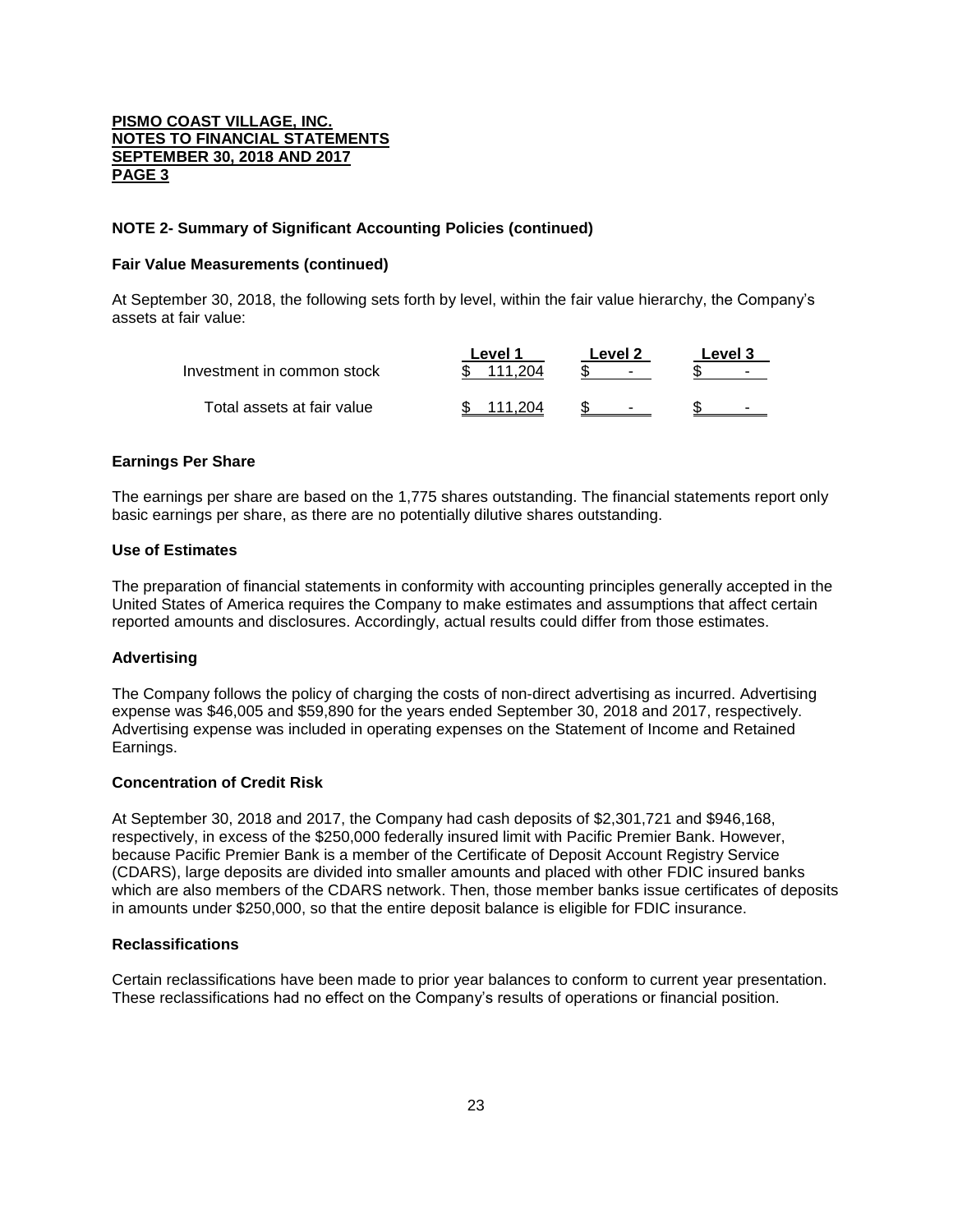### **NOTE 2- Summary of Significant Accounting Policies (continued)**

### **Income Taxes**

The Company uses the asset-liability method of computing deferred taxes in accordance with Financial Accounting Standards Board (FASB) Accounting Standards Codification (ASC) Income Taxes topic. FASB ASC 740 requires, among other things, that if income is expected for the entire year, but there is a net loss to date, a tax benefit is recognized based on the annual effective tax rate.

FASB ASC 740 also requires, among other things, the recognition and measurement of uncertain tax positions based on a "more likely than not" (likelihood greater than 50%) approach. As of September 30, 2018, management has considered its tax positions and believes that the Company did not maintain any uncertain tax positions under this approach and, accordingly, all tax positions have been fully recorded in the provision for income taxes. It is the policy of the Company to consistently classify interest and penalties associated with income tax expense separately from the provision for income taxes, and accordingly no interest or penalties associated with income taxes have been included in this calculation, or separately in the Statement of Operations and Retained Earnings. The Company does not expect any material changes through September 30, 2019. Although the Company does not maintain any uncertain tax positions, tax returns remain subject to examination by the Internal Revenue Service for fiscal years ending on or after September 30, 2015 and by the California Franchise Tax Board for fiscal years ending on or after September 30, 2014.

#### **NOTE 3 – Property and Equipment**

At September 30, 2018 and 2017, property and equipment included the following:

|                                                           | 2018         | 2017         |
|-----------------------------------------------------------|--------------|--------------|
| Land                                                      | \$10,394,746 | \$10,394,746 |
| Building and resort improvements                          | 11,342,501   | 11,343,482   |
| Furniture, fixtures, equipment and leasehold improvements | 677.268      | 666,766      |
| Transportation equipment                                  | 709.115      | 704.358      |
| Construction in progress                                  | 325,489      | 144,328      |
|                                                           | 23,449,119   | 23,253,680   |
| Less: accumulated depreciation                            | (8,842,030)  | (8,527,808)  |
|                                                           | \$14,607,089 | \$14,725,872 |

Depreciation and amortization expense was \$431,280 and \$417,899 for the fiscal years ended September 30, 2018 and 2017, respectively.

At September 30, 2018 and 2017, the cost of assets under capital lease was \$374,171 and \$292,802, respectively, and related accumulated amortization was \$196,397 and \$147,336, respectively. Depreciation expense on assets under capital lease was \$49,061 and \$37,545 for the fiscal years ended September 30, 2018 and 2017, respectively.

#### **NOTE 4 – Line of Credit**

The Company has a revolving line of credit with Pacific Premier Bank for \$500,000, expiring March 24, 2019. There was no outstanding balance on the line of credit at September 30, 2018 or 2017.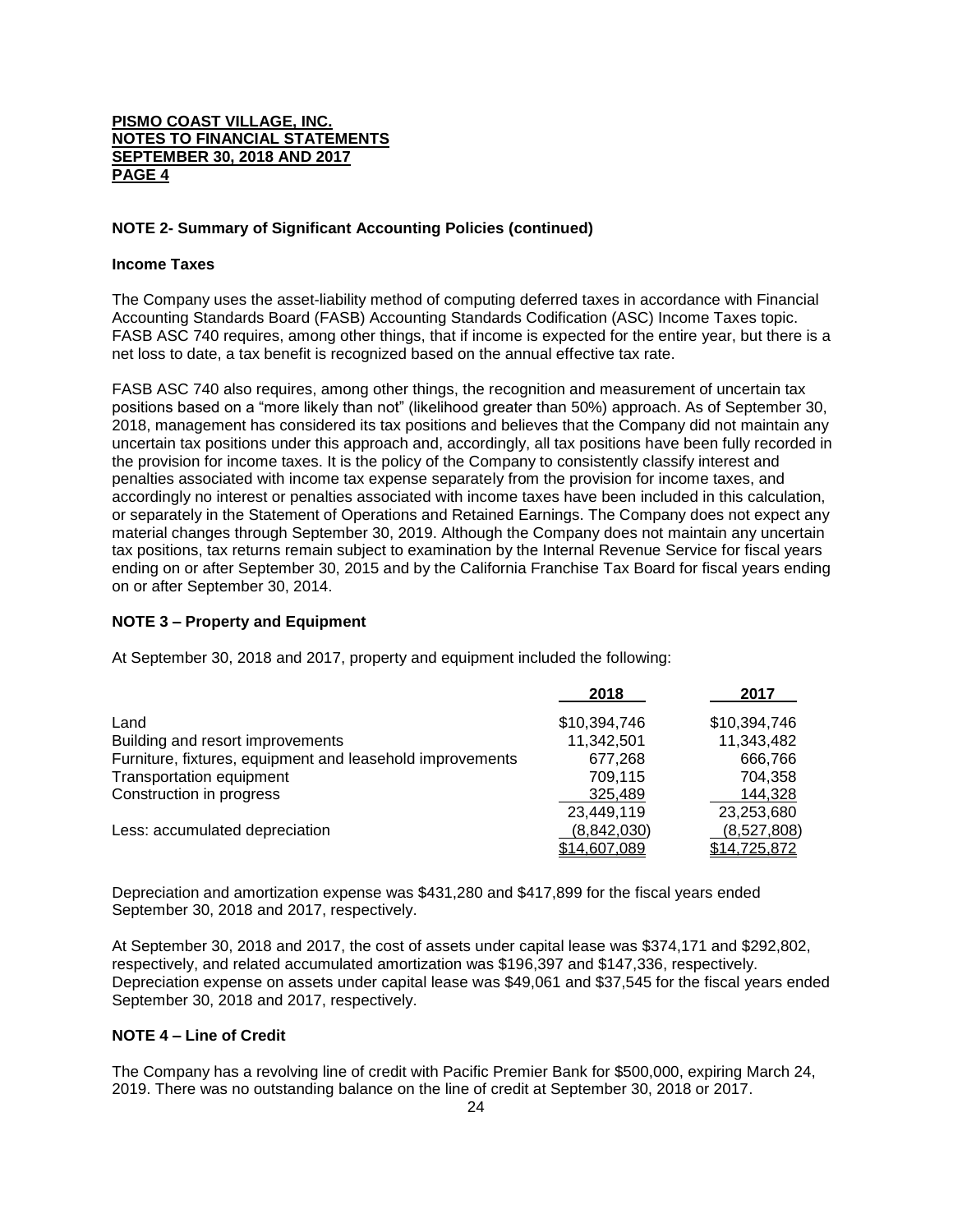# **NOTE 5 – Capital Lease Obligations**

At September 30, 2018 and 2017, capital lease obligations consisted of the following:

|                                                                                                                                                                                       | 2018                | 2017              |
|---------------------------------------------------------------------------------------------------------------------------------------------------------------------------------------|---------------------|-------------------|
| A 2013 Hino truck leased from Donahue Transportation Services Corp,<br>payable in monthly installments of \$1,046, including interest at 4.751%<br>per annum, through April 2019.     | \$<br>7,210         | 19,115<br>\$      |
| A security system for Lot-K leased from RLC Funding, payable in<br>monthly installments of \$1,295, including interest at 13.537% per<br>annum, through October 2018.                 | 1,280               | 15,576            |
| A 2016 Hino truck leased from Donahue Transportation Services Corp,<br>payable in monthly installments of \$1,116, including interest at 4.532%<br>per annum, through January 2023.   | 52,600              | 63,342            |
| A 2018 Hino truck leased from Donahue Transportation Services Corp,<br>payable in monthly installments of \$1,116, including interest at 4.644%<br>per annum, through September 2024. | 70,012              | 80,706            |
| A 2019 Hino truck leased from Donahue Transportation Services Corp,<br>payable in monthly installments of \$1,116, including interest at 4.181%<br>per annum, through May 2025.       | 77,800<br>\$208,902 | \$178,739         |
| Less current portion                                                                                                                                                                  | <u>(40,426)</u>     | (47, 638)         |
| Total capital lease obligations, net of current portion                                                                                                                               | 168,476             | <u>\$ 131,101</u> |

At September 30, 2018, future minimum payments on capital lease obligations were as follows:

| For the Twelve Months Ending September 30,              |   |           |
|---------------------------------------------------------|---|-----------|
| 2019                                                    | S | 48,793    |
| 2020                                                    |   | 40,176    |
| 2021                                                    |   | 40,176    |
| 2022                                                    |   | 40,176    |
| 2023                                                    |   | 31,248    |
| Thereafter                                              |   | 35,712    |
| Present value of future minimum payments                |   | 236,281   |
| Less amount representing interest                       |   | (27, 379) |
|                                                         |   | 208,902   |
| Less current portion of capital lease obligations       |   | (40,426)  |
| Total capital lease obligations, net of current portion |   | 168,476   |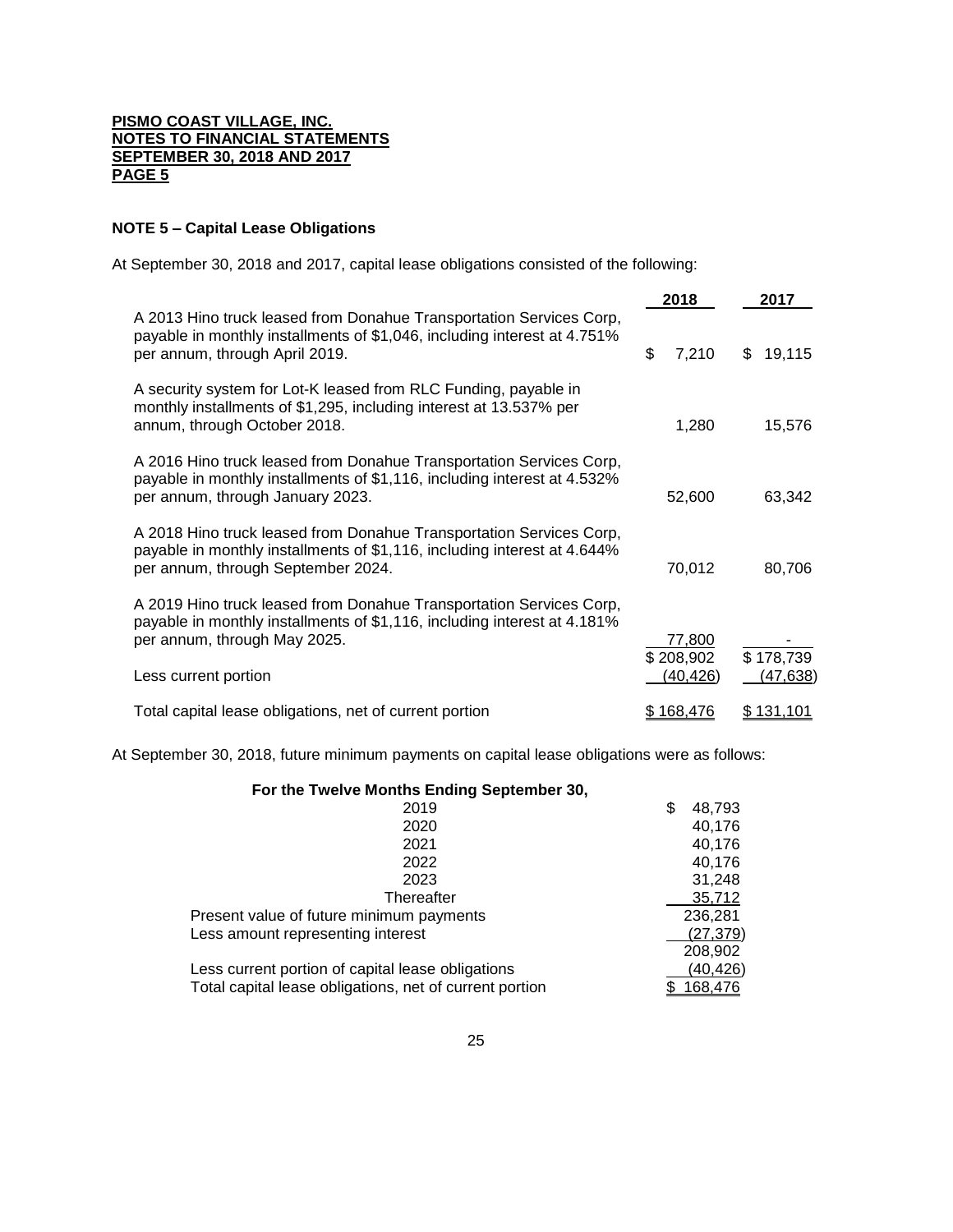#### **NOTE 6 – Common Stock**

Each share of stock is intended to provide the shareholder with free use of the Resort for a maximum of 45 days per year. If the Company is unable to generate sufficient funds from the public, the Company may be required to charge shareholders for services.

A shareholder is entitled to a pro rata share of any dividends as well as a pro rata share of the assets of the Company in the event of its liquidation or sale. The shares are personal property and do not constitute an interest in real property. The ownership of a share does not entitle the owner to any interest in any particular site or camping period.

#### **NOTE 7 – Income Taxes**

Recent tax reform was passed on December 22, 2017, commonly referred to as the "Tax Cuts and Jobs Act." This Act does away with US federal corporate tax brackets that had a maximum effective rate of 35%, to a flat rate of 21% for tax years beginning after December 31, 2017. Consequently, deferred tax assets and liabilities have been remeasured, resulting in a deferred income tax benefit of \$278,100, which is included as a component of income tax expense from continuing operations for the fiscal year ended September 30, 2018.

Pursuant to the above-mentioned federal tax rate change, the Company has used a blended tax rate for the twelve months ended September 30, 2018. This has been done by applying the Company's previous bracket rate of 34% and the new 21% flat rate pro rata, based on the number of days in the fiscal year before and after January 1, 2018.

The provision for income taxes for the years ended September 30, 2018 and 2017 are as follows:

|                            | 2018          | 2017       |
|----------------------------|---------------|------------|
| Current:                   |               |            |
| Federal                    | 497,500<br>S. | \$686,600  |
| State                      | 179,100       | 183,000    |
|                            | 676,600       | 869,600    |
| Deferred:                  |               |            |
| Federal                    | \$ (303, 400) | \$(19,300) |
| State                      | 13,100        | (16, 300)  |
| Provision for income taxes | \$386.300     | 834,000    |

The Company uses the asset-liability method of computing deferred taxes in accordance with FASB ASC Topic 740. The difference between the effective tax rate and the statutory tax rates is due primarily to the effects of the graduated tax rates, the blended tax rate for the fiscal year ended September 30, 2018, state taxes net of the federal tax benefit, nondeductible variable costs of shareholder usage, and remeasurement of deferred tax assets and liabilities due to the federal tax rate changes noted above.

At September 30, 2018 and 2017, the deferred income tax liabilities consisted of the following: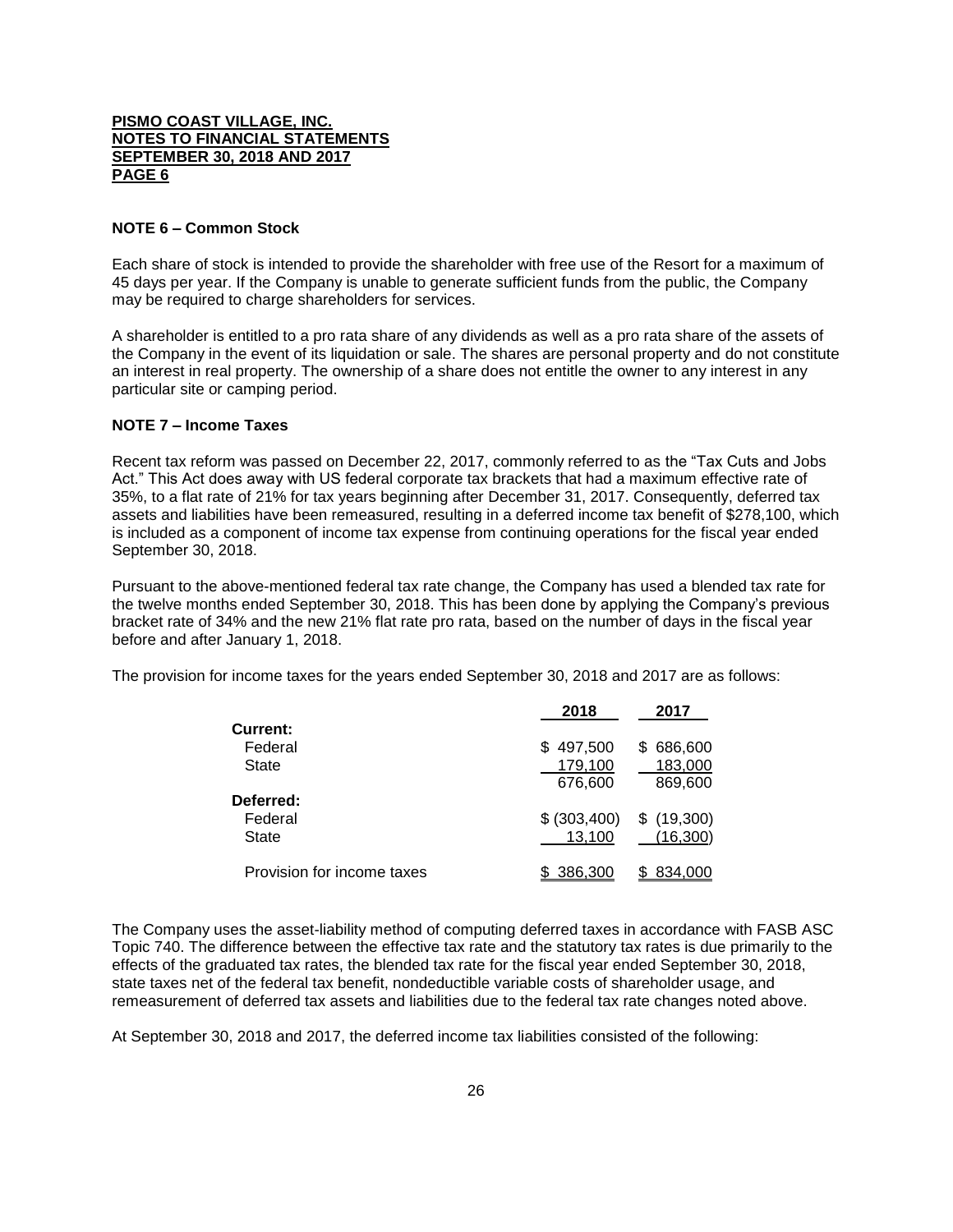### **NOTE 7 – Income Taxes (continued)**

|                                                               | 2018                          | 2017                         |
|---------------------------------------------------------------|-------------------------------|------------------------------|
| Deferred tax assets (liabilities):<br>Federal<br><b>State</b> | (449, 200)<br>\$.<br>(71.100) | (752,600)<br>SS.<br>(58.000) |
| Net deferred income taxes                                     | (520.300)                     | (810.600)                    |

Deferred income taxes arise from temporary differences between the tax basis of assets and liabilities and their reported amounts in the financial statements, which will result in taxable or deductible amounts in the future. The majority of the balance is due to timing differences of depreciation expense, caused by the use of accelerated depreciation methods for tax calculations.

At September 30, 2018 and 2017, the deferred income tax liabilities consisted of the following temporary differences:

|                                      | 2018       | 2017             |
|--------------------------------------|------------|------------------|
| Depreciation                         | (566, 100) | (929, 300)<br>\$ |
| Unrealized gain on investments       | (33, 200)  |                  |
| Total gross deferred tax liabilities | (599,300)  | (929, 300)       |
| Vacation accrual                     | 24.400     | 36,800           |
| Federal benefit of state taxes       | 54,600     | 81,900           |
| Total gross deferred tax assets      | 79,000     | 118,700          |
|                                      | (520.300)  | (810.600)        |

There were no net operating loss or tax credit carryforwards for the fiscal years ended September 30, 2018 or 2017 for federal or state.

# **NOTE 8 – Operating Leases**

The Company leases a lot located in Oceano, California, for \$3,172 per month. The lease has converted to a month-to-month lease; however, the lessor is considering a long-term renewal at this time.

The Company has a five-year lease obligation for a copier. Rental expense under this operating lease is \$384 per month. Future minimum lease payments under this obligation are as follows:

| For the Twelve Months Ending September 30, |          |  |
|--------------------------------------------|----------|--|
| 2019                                       | \$4.608  |  |
| 2020                                       | 4.608    |  |
| 2021                                       | 4.608    |  |
| 2022                                       | 1.920    |  |
|                                            | \$15.744 |  |

Rent expense under these lease agreements was \$45,211 and \$43,928 for the years ended September 30, 2018 and 2017, respectively.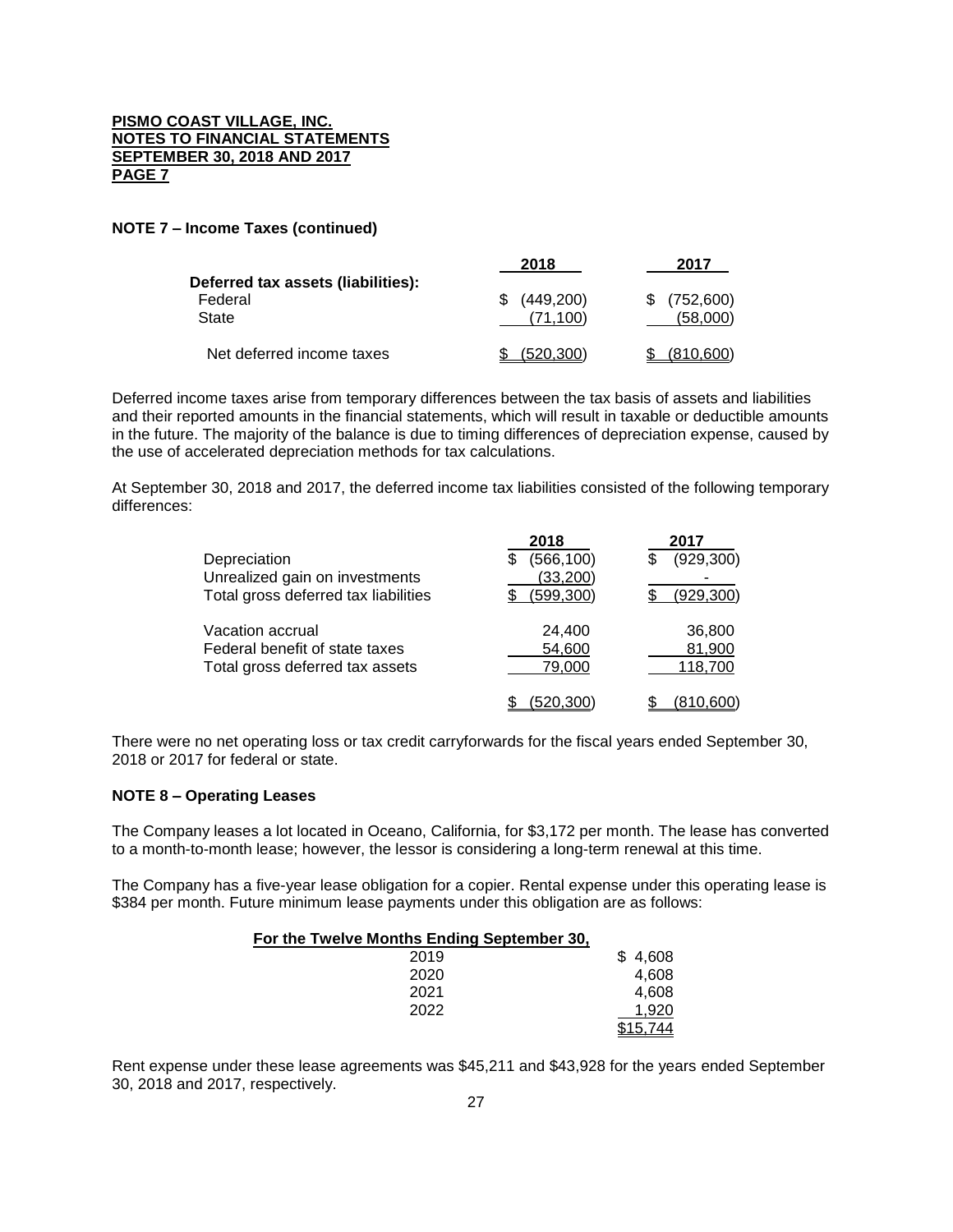### **NOTE 9 – Employee Retirement Plan**

The Company is the sponsor of a 401(k) profit-sharing pension plan, which covers substantially all fulltime employees. Employer contributions are discretionary and are determined on an annual basis. The Company's matching portion of the 401(k) safe harbor plan was \$67,370 and \$57,083 for the fiscal years ended September 30, 2018 and 2017, respectively.

### **NOTE 10 - Subsequent Events**

Events subsequent to September 30, 2018, have been evaluated through November 23, 2018**,** which is the date the financial statements were available to be issued. Management did not identify any subsequent events that required disclosure.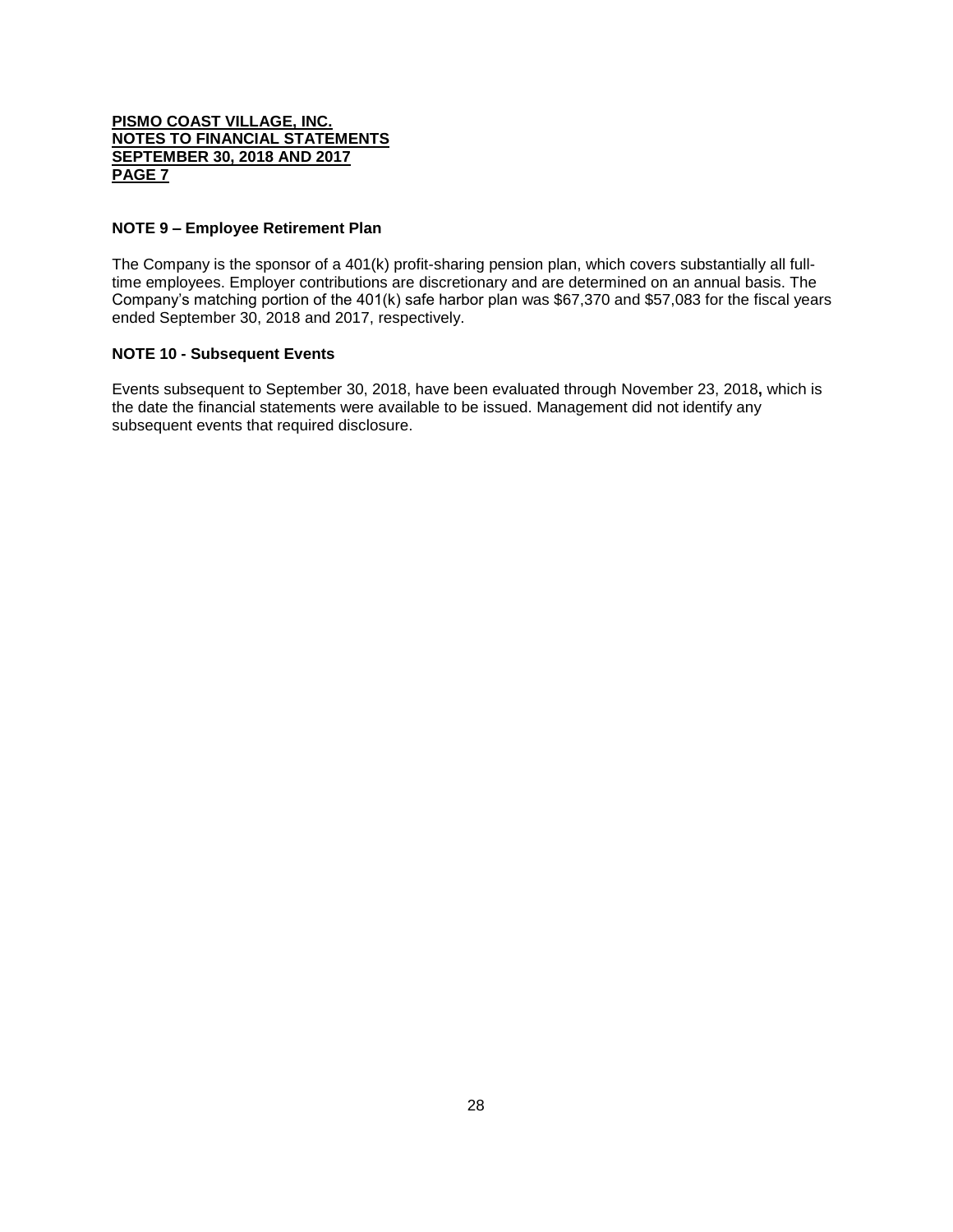#### **PISMO COAST VILLAGE, INC. SCHEDULE OF OPERATING EXPENSES YEARS ENDED SEPTEMBER 30, 2018 AND 2017**

|                                 | 2018               | 2017          |
|---------------------------------|--------------------|---------------|
| Administrative salaries         | \$<br>597,597      | \$<br>559,000 |
| Advertising and promotion       | 46,005             | 59,890        |
| Auto and truck expense          | 124,808            | 122,501       |
| <b>Bad debts</b>                | 566                | 1,857         |
| <b>Contract services</b>        | 65,291             | 65,537        |
| Corporation expense             | 60,663             | 68,720        |
| <b>Custodial supplies</b>       | 29,251             | 25,289        |
| Direct labor                    | 1,900,768          | 1,771,028     |
| Employee travel and training    | 44,124             | 34,810        |
| <b>Equipment lease</b>          | 5.144              | 4,809         |
| Insurance                       | 599,641            | 589,551       |
| Miscellaneous                   | 73,360             | 88,456        |
| Office supplies and expense     | 79,331             | 77,986        |
| Payroll tax expense             | 215,109            | 203,047       |
| Payroll service                 | 46,930             | 41,243        |
| Pension plan match              | 67,370             | 57,083        |
| <b>Professional services</b>    | 101,336            | 103,582       |
| Property taxes                  | 223,903            | 215,809       |
| Recreational supplies           | 7,654              | 4,069         |
| Rent - storage lots             | 45,211             | 43,928        |
| Repairs and maintenance         | 201,683            | 219,478       |
| Retail operating supplies       | 6,052              | 6,124         |
| Security                        | 20,024             | 15,143        |
| Service charges                 | 173,790            | 154,877       |
| Taxes and licenses              | 8,837              | 8,609         |
| Telephone                       | 33,676             | 37,024        |
| Uniforms                        | 32,520             | 26,056        |
| <b>Utilities</b>                | 674,594            | 682,387       |
| <b>Total Operating Expenses</b> | <u>\$5,485,238</u> | \$5,287,893   |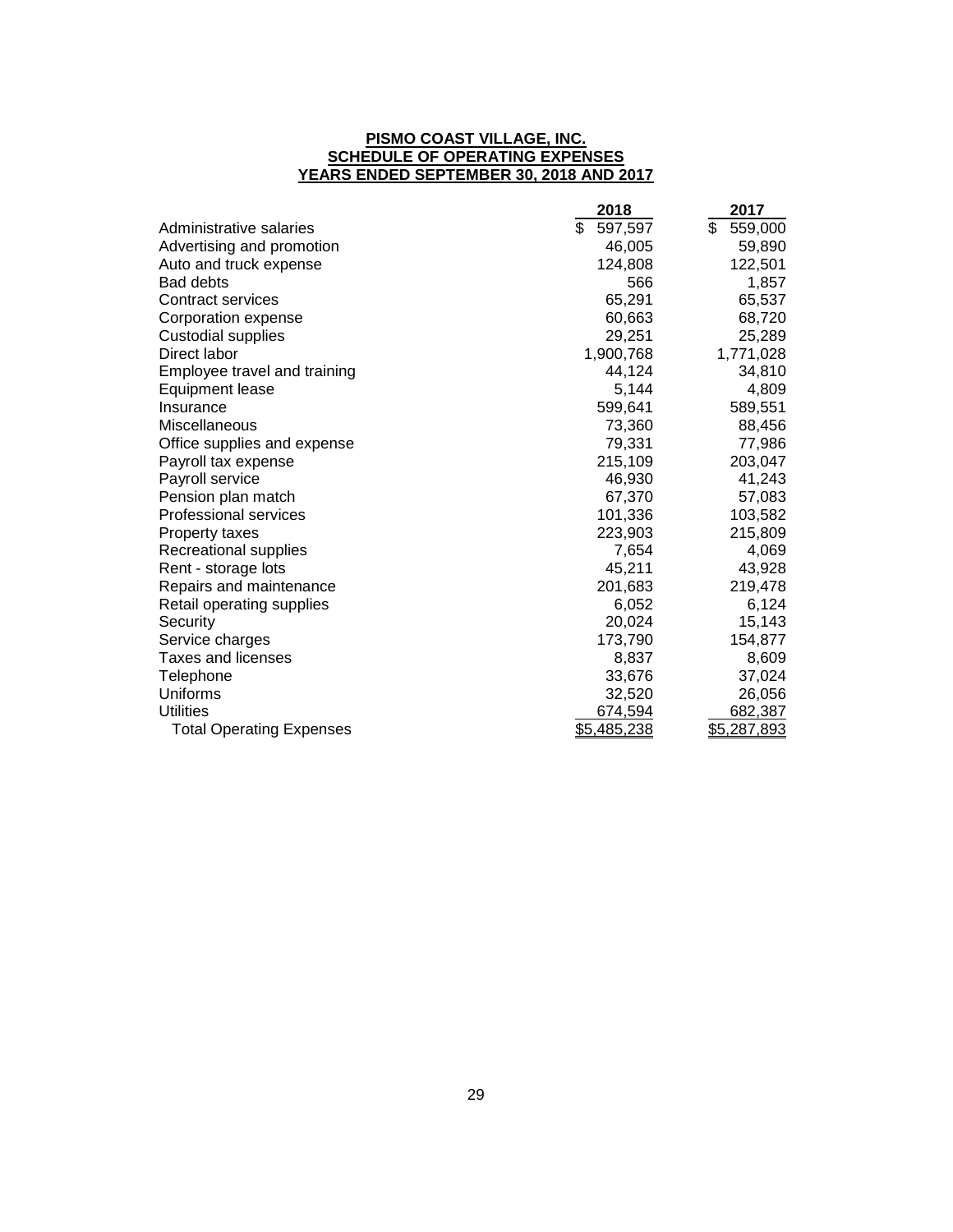# INDEPENDENT AUDITOR'S REPORT

### ON ADDITIONAL INFORMATION

To the Board of Directors and Shareholders Pismo Coast Village, Inc. 165 South Dolliver Street Pismo Beach, California

Our report on our audits of the basic financial statements of Pismo Coast Village, Inc. as of September 30, 2018 and 2017 appears on page 16. Those audits were made for the purpose of forming an opinion on the basic financial statements taken as a whole. The Statements of Income (unaudited) for the three months ended September 30, 2018 and 2017 are presented for purposes of additional analysis and are not a required part of the basic financial statements. These statements are the responsibility of management and were derived from, and relate directly to, the underlying accounting and other records used to prepare the financial statements. Such information has not been subjected to the auditing procedures applied in the audits of the basic financial statements, and accordingly, we express no opinion on it.

#### BROWN ARMSTRONG ACCOUNTANCY CORPORATION

Bakersfield, California November 23, 2018